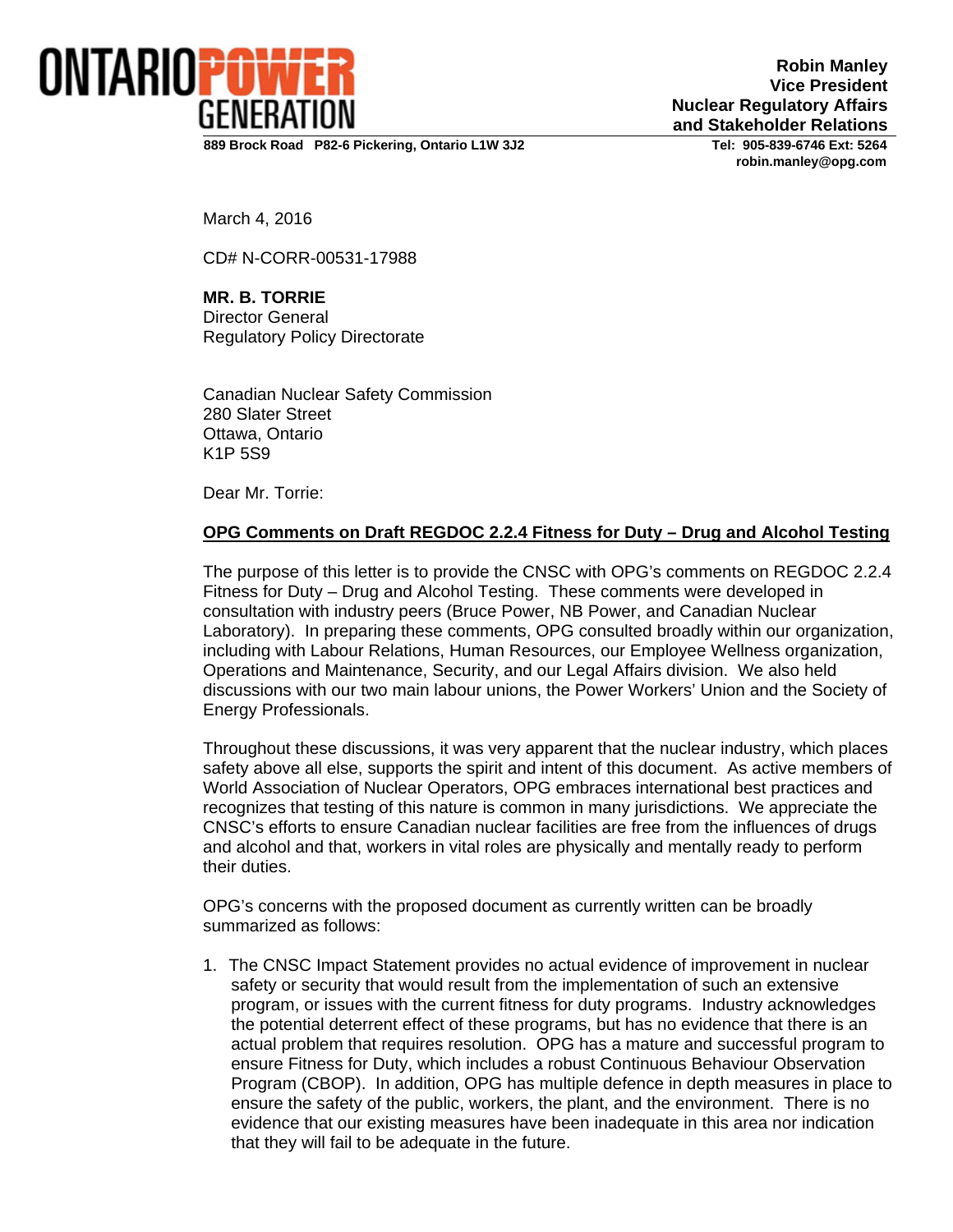- 2. While OPG is generally supportive of the intent, we note there is no clear legislation in Canada supporting many of these requirements, particularly those related to random testing. A recent Supreme Court ruling in the Irving case found that the program of random alcohol testing introduced in that workplace infringed on privacy rights. Arbitrators and the courts have also identified the deficiencies of drug testing as an effective tool for determining fitness for duty, given the fact that drug testing through urinalysis cannot definitively confirm impairment. Many of the proposed requirements, particularly those related to random testing, are likely to generate privacy concerns and legal challenges by workers or the unions that represent them. A clearer legislative basis will ensure proper public debate can be seen to have occurred and reduce the probability of implementation delays brought about by legal challenges**.**
- 3. If the CNSC concludes that some degree of random and pre-placement testing is absolutely required, OPG would propose to narrow the application of such testing to only the most safety critical positions, i.e. certified staff and Nuclear Security Officers who are armed or who monitor access to the Protected Area.
- 4. As noted above, drug testing does not necessarily indicate impairment, or fitness for duty, although it can identify past drug use, second hand exposure, or potentially risky behaviours. The intent of the REGDOC is to ensure workers are fit for duty. Therefore, it is anticipated that the implementation of drug testing will fail to meet the fundamental intent of the REGDOC.
- 5. Likewise, pre-placement testing for drug and alcohol exposure is not a measure of fitness for duty in the workplace, and is not supported by OPG. We already have extensive measures in place to ensure that the selection of staff to the most safety critical positions (certified staff) is done in an extremely robust and thorough manner to ensure the candidates are fit for these jobs. OPG would support pre-employment testing in order to select external candidates for hire directly into safety critical positions.
- 6. OPG agrees to the appropriate use of "for cause" drug and alcohol testing upon identification of workplace behaviours indicative of a worker being under the influence of drugs or alcohol.
- 7. The requirement to psychologically assess all safety-sensitive positions is too sweeping. Regulation 18.2 of the *Nuclear Security Regulations* already provides that security staff are subject to a pre-appointment psychological test. By comparison, this REGDOC appears an inappropriate tool to expand those requirements. Our regular health screening already includes the opportunity for assessment from a mental health perspective if and as required. For certified staff, RD-204 already contains extensive prescriptive requirements for the selection, testing and evaluation of candidates. There is ample evidence that the actual certification and requalification processes required of certified staff would supplant any requirement for psychological testing. No evidence has been provided that such testing would improve selection processes or improve licensee fitness for duty programs.
- 8. There are a large number of implementation issues which would need to be addressed in order to implement the measures identified in this REGDOC. While some of these may be overcome eventually (acknowledging that there are US workplaces where similar measures have been implemented), OPG submits that this will take many years of union negotiation and litigation before any of these measures could be successfully implemented, given that the unique social, labour relations, and legal framework in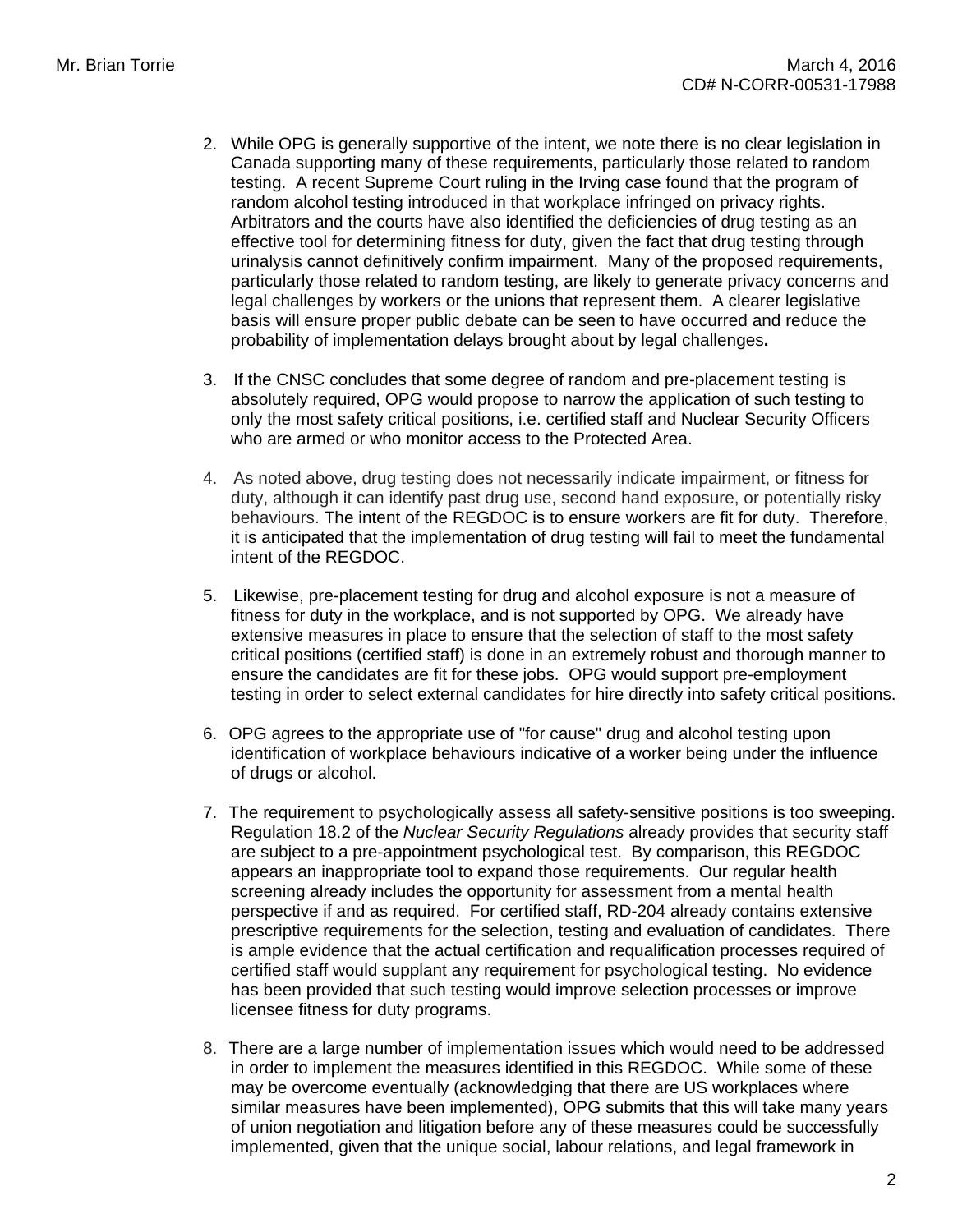Canada differs significantly from that in the US. As an example, and by reference to point 4 above, we anticipate challenges due to the inability of drug testing to definitively identify impairment.

9. Effort and costs to implement such a wide-spread program (not fully recognized in the CNSC Impact Statement) will necessarily be diverted from other initiatives, and need to be balanced with actual benefits as licensees are constrained as to revenues

In summary, OPG recommends that CNSC consider recent legal and arbitration decisions in a refined version of this Regulatory Document.

We recommend that CNSC refine the scope to better reflect the truly safety-critical population and the level of any ongoing random testing required. This document would be greatly improved if its requirements focused on a subset of security and certified control room staff whose true relation to nuclear safety can easily be confirmed by risk-informed analysis.

In addition, we suggest CNSC gather additional feedback from workers as well as licensees, unions and other interested parties through facilitated workshops in order to ensure a consistent industry approach and realistic implementation timeframe.

OPG supports the efforts to improve our fitness for duty programs. We would like to thank the CNSC in advance for an engaged consideration of our comments and concerns. Details of OPG's concerns and suggestions for improvement to this REGDOC are provided in Attachment 1. Concerns and comments related to the Impact Statement are provided in Attachment 2.

If you have any questions or concerns please contact Ms. Leslie Mitchell, Manager Regulatory Programs Strategy and Support, at (905) 839-6746, extension 5198, or by email at [leslie.j.mitchell@opg.com.](mailto:leslie.j.mitchell@opg.com.)

Sincerely.

Robin Manley Vice President Nuclear Regulatory Affairs and Stakeholder Relations Ontario Power Generation

cc: M. Santini F. Rinfret -CNSC (Ottawa) -CNSC (Ottawa)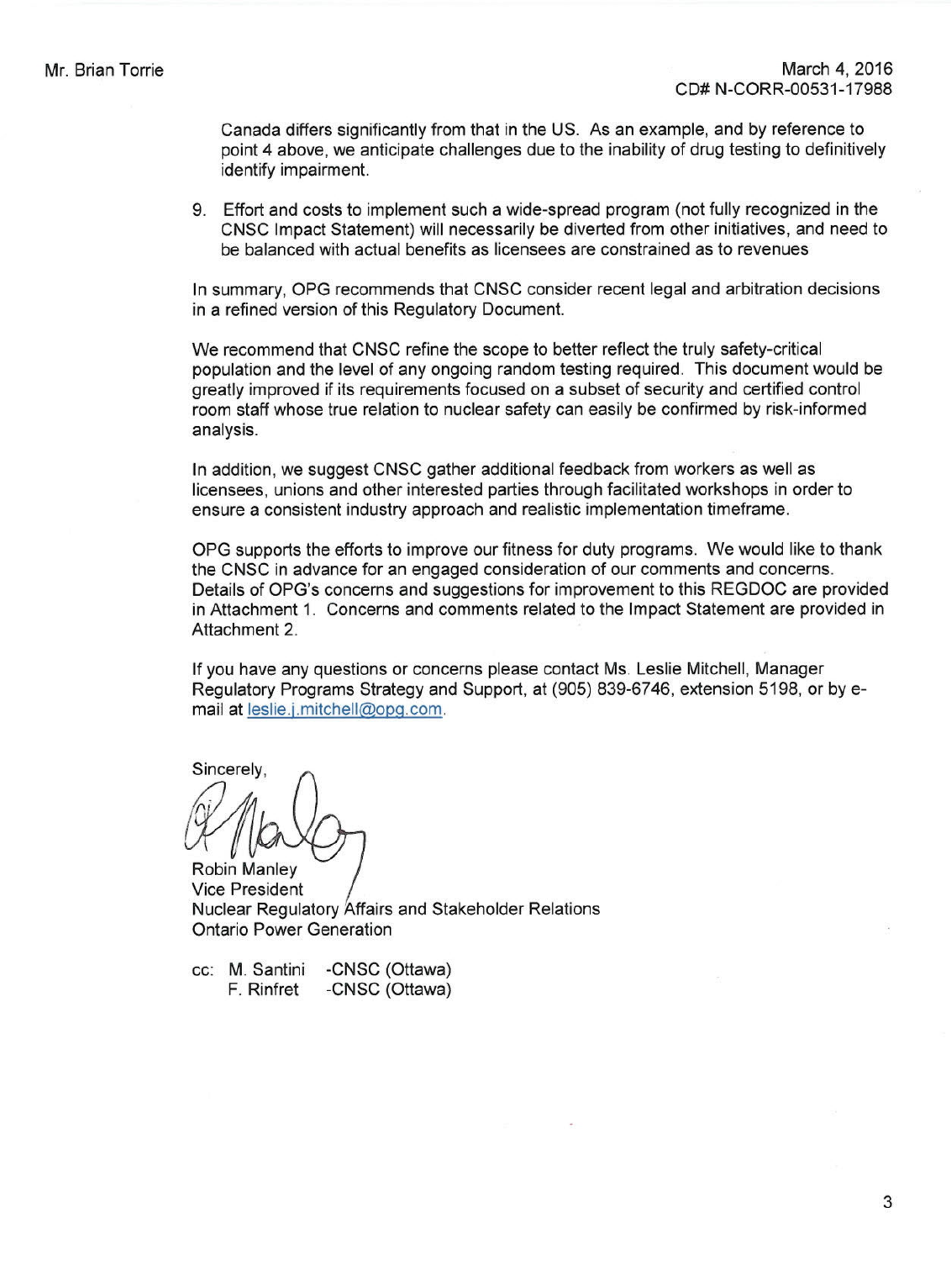#### **ATTACHMENT 1**

**OPG's Concerns and Suggestions for Improvement to REGDOC 2.2.4** 

**Fitness for Duty – Drug**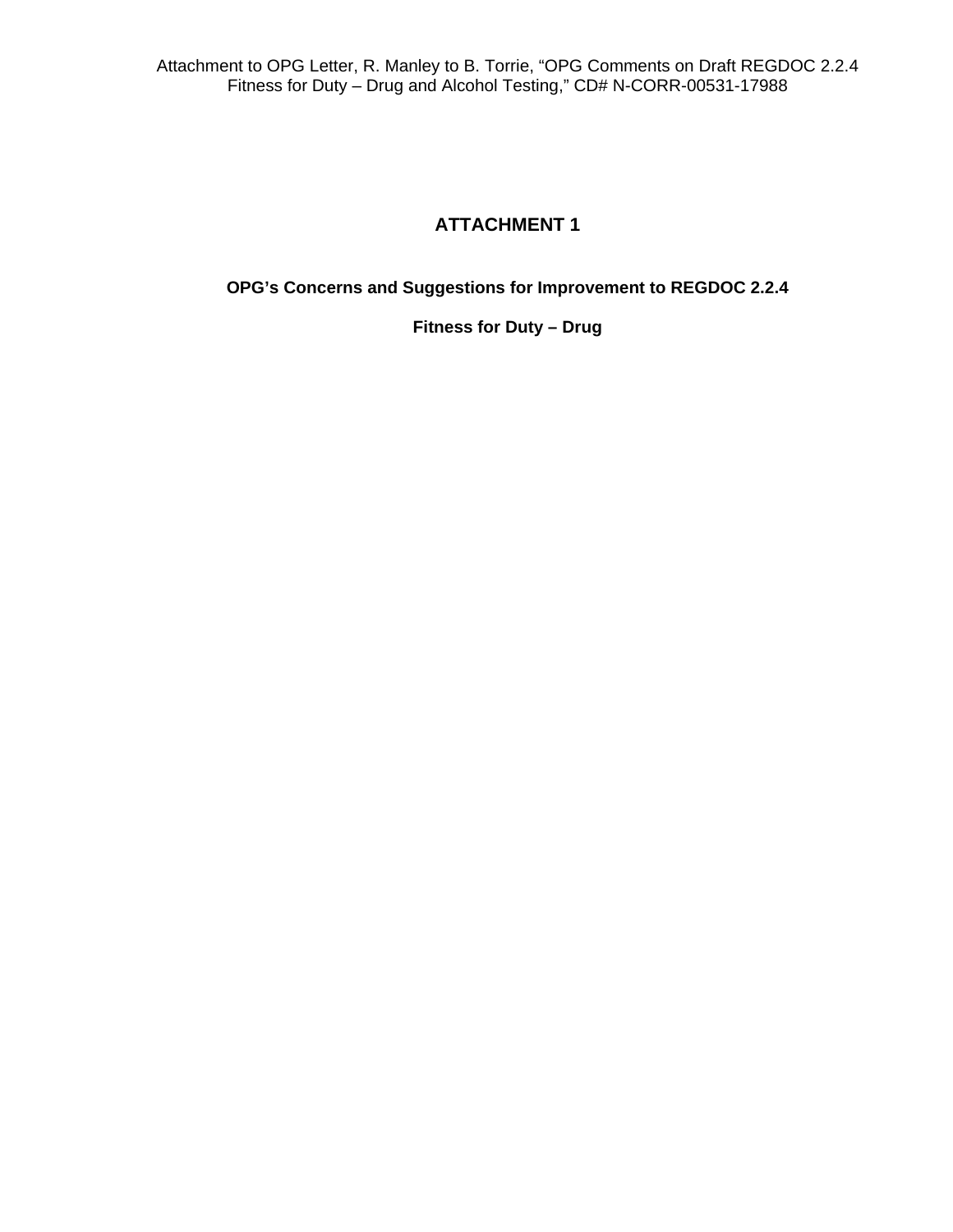|                | Document/         |                                                                                                                                                                                                                                                                                                                                                                                                                                                                                                                                                                                                                                                                                                                                                                                                                                                                                                                                                                                                                                                                                                                                                                                                                                                                                                                                                                                                                                                                                                                                                                                                                                                                                                                                                                                                                                                         |                                                                                                                                                                                                                                                                                                                                                                                                                                                                                                                                                                                                                                                                                                                              | <b>Major Comment/</b>             |                                                                                                                                                                                                                                                                                                                                                                                                                                                                                                                                                                                                                                                                                                                                                                                                                                                                                                                                                                                                                                                                                                                                                                                                                                                                                                                                                                                                                                                                                                                                                                                                                                                                                                                                                                                                                                                                                                                                                                                                                                                                                                                                          |
|----------------|-------------------|---------------------------------------------------------------------------------------------------------------------------------------------------------------------------------------------------------------------------------------------------------------------------------------------------------------------------------------------------------------------------------------------------------------------------------------------------------------------------------------------------------------------------------------------------------------------------------------------------------------------------------------------------------------------------------------------------------------------------------------------------------------------------------------------------------------------------------------------------------------------------------------------------------------------------------------------------------------------------------------------------------------------------------------------------------------------------------------------------------------------------------------------------------------------------------------------------------------------------------------------------------------------------------------------------------------------------------------------------------------------------------------------------------------------------------------------------------------------------------------------------------------------------------------------------------------------------------------------------------------------------------------------------------------------------------------------------------------------------------------------------------------------------------------------------------------------------------------------------------|------------------------------------------------------------------------------------------------------------------------------------------------------------------------------------------------------------------------------------------------------------------------------------------------------------------------------------------------------------------------------------------------------------------------------------------------------------------------------------------------------------------------------------------------------------------------------------------------------------------------------------------------------------------------------------------------------------------------------|-----------------------------------|------------------------------------------------------------------------------------------------------------------------------------------------------------------------------------------------------------------------------------------------------------------------------------------------------------------------------------------------------------------------------------------------------------------------------------------------------------------------------------------------------------------------------------------------------------------------------------------------------------------------------------------------------------------------------------------------------------------------------------------------------------------------------------------------------------------------------------------------------------------------------------------------------------------------------------------------------------------------------------------------------------------------------------------------------------------------------------------------------------------------------------------------------------------------------------------------------------------------------------------------------------------------------------------------------------------------------------------------------------------------------------------------------------------------------------------------------------------------------------------------------------------------------------------------------------------------------------------------------------------------------------------------------------------------------------------------------------------------------------------------------------------------------------------------------------------------------------------------------------------------------------------------------------------------------------------------------------------------------------------------------------------------------------------------------------------------------------------------------------------------------------------|
| $\pmb{\sharp}$ | <b>Excerpt of</b> | <b>Industry Issue</b>                                                                                                                                                                                                                                                                                                                                                                                                                                                                                                                                                                                                                                                                                                                                                                                                                                                                                                                                                                                                                                                                                                                                                                                                                                                                                                                                                                                                                                                                                                                                                                                                                                                                                                                                                                                                                                   | <b>Suggested Change(if applicable)</b>                                                                                                                                                                                                                                                                                                                                                                                                                                                                                                                                                                                                                                                                                       | <b>Request for</b>                | Impact on Industry, if major comment                                                                                                                                                                                                                                                                                                                                                                                                                                                                                                                                                                                                                                                                                                                                                                                                                                                                                                                                                                                                                                                                                                                                                                                                                                                                                                                                                                                                                                                                                                                                                                                                                                                                                                                                                                                                                                                                                                                                                                                                                                                                                                     |
|                | <b>Section</b>    |                                                                                                                                                                                                                                                                                                                                                                                                                                                                                                                                                                                                                                                                                                                                                                                                                                                                                                                                                                                                                                                                                                                                                                                                                                                                                                                                                                                                                                                                                                                                                                                                                                                                                                                                                                                                                                                         |                                                                                                                                                                                                                                                                                                                                                                                                                                                                                                                                                                                                                                                                                                                              | <b>Clarification</b> <sup>1</sup> |                                                                                                                                                                                                                                                                                                                                                                                                                                                                                                                                                                                                                                                                                                                                                                                                                                                                                                                                                                                                                                                                                                                                                                                                                                                                                                                                                                                                                                                                                                                                                                                                                                                                                                                                                                                                                                                                                                                                                                                                                                                                                                                                          |
| 1.             | Overall           | Support overall intent: Industry, which places safety<br>above all else, supports the spirit and intent of this<br>document. As active members of WANO, we embrace<br>international best practices and recognize that testing<br>of this nature is common in many jurisdictions. As such,<br>we appreciate the CNSC's efforts to ensure Canadian<br>nuclear facilities are free from the influences of drugs<br>and alcohol and workers in vital roles are physically and<br>mentally ready to perform their duties.<br>Legislation: While generally supportive, we believe the<br>high-level requirements in this document, industry<br>notes there is no clear legislation in Canada supporting<br>many of these requirements, particularly those related<br>to random testing. A recent Supreme Court ruling in<br>the Irving case found that the random alcohol and drug<br>testing infringed on privacy rights. Additionally,<br>arbitrators and the courts have identified the<br>deficiencies of drug testing as an effective tool for<br>determining fitness for duty, given the fact that drug<br>testing through urinalysis cannot definitively confirm<br>impairment. Many of these requirements, particularly<br>those related to random testing, are likely to generate<br>privacy concerns and legal challenges by workers or the<br>unions that represent them. A clearer legislative basis<br>will ensure proper public debate can be seen to have<br>occurred and reduce the probability of implementation<br>delays brought about by legal challenges.<br>Scope too broad: Industry also believes the<br>requirements to test personnel in safety-sensitive<br>positions as identified in this document are unduly<br>expansive and would require hundreds of workers to be<br>undergo costly drug, alcohol, medical or psychological | Consider recent legal and arbitration<br>decisions in a refined version of this<br><b>Regulatory Document.</b><br>Refine the scope to better reflect the truly<br>safety-sensitive population and the level of<br>ongoing random testing. This document<br>would be greatly improved if its<br>requirements focused on a subset of<br>security and certified control room staff<br>whose true relation to nuclear safety can<br>easily be confirmed by risk-informed<br>analysis.<br>Suggest CNSC gather additional feedback<br>from workers as well as licensees, unions<br>and other interested parties through<br>facilitated workshops to ensure a<br>consistent industry approach and realistic<br>implementation time. | <b>MAJOR</b>                      | While the purpose of this document is understood and supported, the creation of<br>an expanded drug, alcohol & psychological testing system will profoundly impact<br>the industry and its workers. As currently written, we anticipate it will:<br>Prompt our union partners to defend their members' privacy concerns by<br>mounting legal challenges, which may delay implementation.<br>Generate conflict between regulatory requirements and arbitration rulings.<br>As the CNSC is aware, Industry and its union partners use an arbitration<br>process to help resolve differences over the interpretation of collective<br>agreements. In the absence of legal clarity, the potential for conflicting<br>requirements exist which would lead to significant issues for operators, who<br>may be required to follow an arbitration decision rather than the Regulatory<br>Document.<br>Impose a financial burden on licensees required to create and maintain a<br>round-the-clock organization for the level of random and post-incident<br>testing required in this draft. To be clear, licensees will always fund and<br>vocally support programs that address genuine nuclear safety issues. As<br>active members of WANO, we embrace international best practices to close<br>identified gaps to excellence. We just want to ensure investments and efforts<br>are proportionate to an identified problem and feel this draft document does<br>not yet strike an appropriate balance.<br>Create an inadvertent chilling effect on the number of applicants to safety-<br>sensitive positions and exacerbate minimum complement & employee<br>accommodation challenges. The cumulative effect of additional medical,<br>psychological, drug and alcohol tests on top of the host of existing written<br>and practical exams may be seen my applicants as too significant a burden.<br>Similarly, we may see long-time certified personnel chafe under the growing<br>suite of tests required to keep jobs for which they are already qualified &<br>leverage their union seniority to take roles not deemed safety-sensitive. |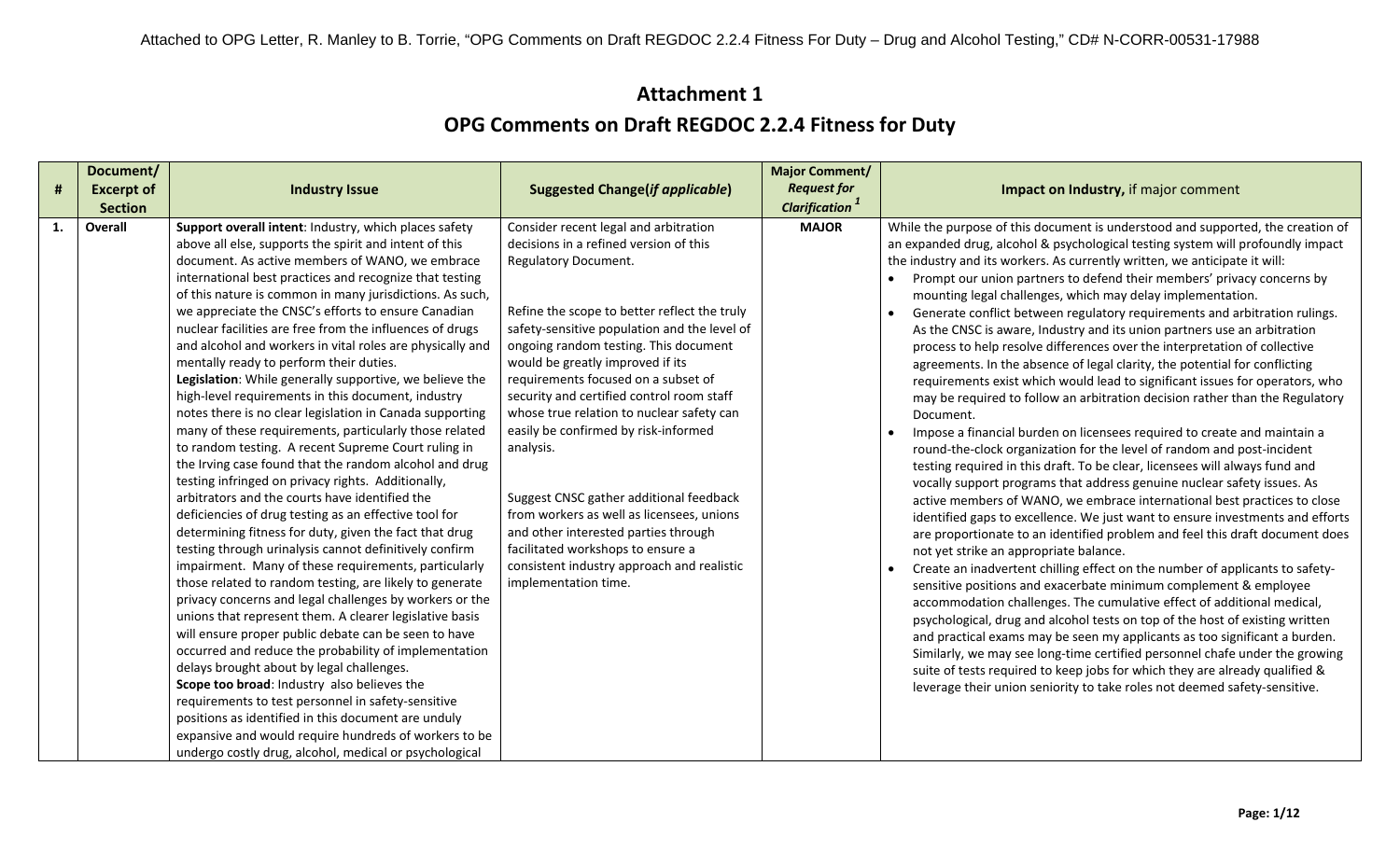| $\pmb{\sharp}$ | Document/<br><b>Excerpt of</b>      | <b>Industry Issue</b>                                                                                                                                                                                                                                                                                                                                                  | <b>Suggested Change(if applicable)</b>                                                                                                                                                                                | <b>Major Comment/</b><br><b>Request for</b> | Impact on Industry, if major comment                                                                                                                                                                                                                                                                                                                                                                        |
|----------------|-------------------------------------|------------------------------------------------------------------------------------------------------------------------------------------------------------------------------------------------------------------------------------------------------------------------------------------------------------------------------------------------------------------------|-----------------------------------------------------------------------------------------------------------------------------------------------------------------------------------------------------------------------|---------------------------------------------|-------------------------------------------------------------------------------------------------------------------------------------------------------------------------------------------------------------------------------------------------------------------------------------------------------------------------------------------------------------------------------------------------------------|
|                | <b>Section</b>                      |                                                                                                                                                                                                                                                                                                                                                                        |                                                                                                                                                                                                                       | <b>Clarification</b> <sup>1</sup>           |                                                                                                                                                                                                                                                                                                                                                                                                             |
|                |                                     | testing with no corresponding impact on nuclear safety.<br>While every employee at our facilities is vital to our<br>success, many work in roles with no direct effect on<br>reactor safety and should not fall under the broad<br>requirements of this document as currently written.                                                                                 |                                                                                                                                                                                                                       |                                             |                                                                                                                                                                                                                                                                                                                                                                                                             |
| 2.             | General                             | The language "safety sensitive" may be defined<br>differently for different purposes, in different regulatory<br>documents or in different licensee documents. See also<br>comments related to Section 4.1.                                                                                                                                                            | Replace "safety sensitive" with different<br>phrase such as "safety critical".                                                                                                                                        | <b>MAJOR</b>                                | Similar language for slightly different purposes will result in confusion in<br>implementation and in compliance monitoring.                                                                                                                                                                                                                                                                                |
| 3.             | General                             | The requirement to psychologically assess all safety-<br>sensitive positions is too sweeping.<br>Our regular health screening already includes the<br>opportunity for assessment from a mental health<br>perspective.<br>Psychological issues are often not identified at one<br>particular point in time and can be the result of external<br>environmental triggers. | Include psychological assessments as part<br>of regular Fitness for Duty assessment<br>requirements, which already include<br>consideration of psychological well-being.                                              | <b>MAJOR</b>                                | As currently written, the scope of safety-sensitive positions identified for<br>psychological assessments is too broad & could be applied to all minimum shift<br>complement roles with no corresponding safety benefit.<br>If not skilfully and discreetly managed, this requirement poses the risk of<br>increased stigma with regard to mental health and increases the potential for<br>discrimination. |
| 4.             | Preface                             | 7 <sup>th</sup> paragraph, final sentence on Guidance says,<br>'Licensees are expected to review and consider<br>guidance; should they choose not to follow it, they<br>should explain how their chosen alternate approach<br>meets regulatory requirements.                                                                                                           | Revise wording to, 'Licensees are expected<br>to review and consider guidance.' ; should<br>they choose not to follow it, they should<br>explain how their chosen alternate<br>approach meets regulatory requirements | <b>MAJOR</b>                                | Guidance is meant to be guidance. If the licensee is required to meet guidance<br>criteria (even by other means), then it becomes a requirement, not guidance.                                                                                                                                                                                                                                              |
| 5.             | $\overline{2}$<br><b>Background</b> | All aspects of safety and security are included except<br>environmental safety.                                                                                                                                                                                                                                                                                        | Include environmental safety to this policy.                                                                                                                                                                          | <b>Clarification</b>                        |                                                                                                                                                                                                                                                                                                                                                                                                             |
| 6.             | $\overline{2}$                      | Requirement "An employer is responsible for assessing<br>the extent, where considered necessary, of the duty to<br>accommodate." needs clarification as to how licensee<br>compliance is demonstrated.                                                                                                                                                                 | Rewording: An employer is responsible for<br>assessing the extent, where considered<br>necessary, of the duty to accommodate<br>based on licensee produced documents.                                                 | <b>Clarification</b>                        |                                                                                                                                                                                                                                                                                                                                                                                                             |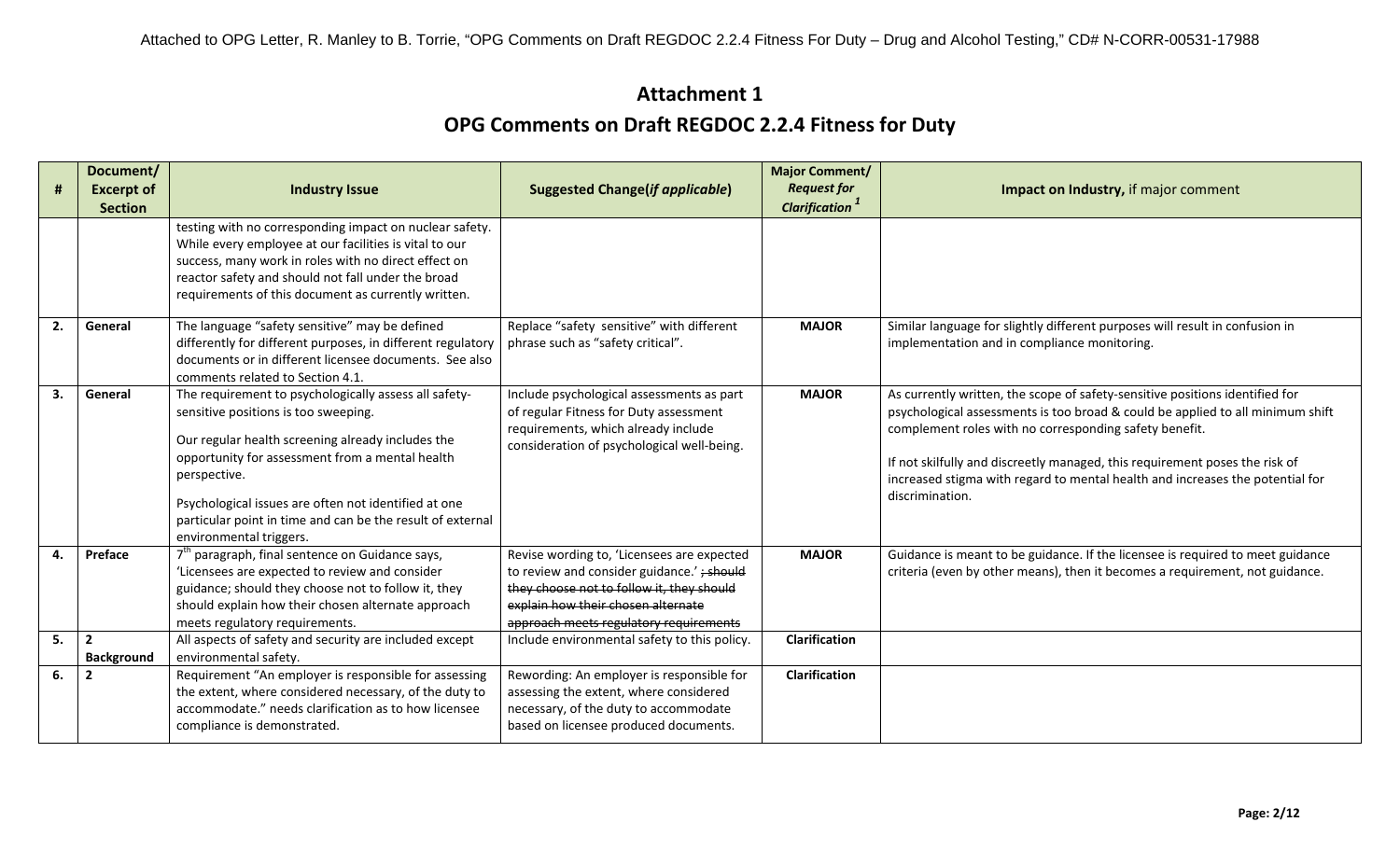|     | Document/                             |                                                                                                                                                                                                                                                                                                                                                                                                                                                                                                                               |                                                                                      | <b>Major Comment/</b>             |                                                                                                                                                                                                                                                                                                                                                                                                                                                                                                          |
|-----|---------------------------------------|-------------------------------------------------------------------------------------------------------------------------------------------------------------------------------------------------------------------------------------------------------------------------------------------------------------------------------------------------------------------------------------------------------------------------------------------------------------------------------------------------------------------------------|--------------------------------------------------------------------------------------|-----------------------------------|----------------------------------------------------------------------------------------------------------------------------------------------------------------------------------------------------------------------------------------------------------------------------------------------------------------------------------------------------------------------------------------------------------------------------------------------------------------------------------------------------------|
| #   | <b>Excerpt of</b>                     | <b>Industry Issue</b>                                                                                                                                                                                                                                                                                                                                                                                                                                                                                                         | <b>Suggested Change(if applicable)</b>                                               | <b>Request for</b>                | Impact on Industry, if major comment                                                                                                                                                                                                                                                                                                                                                                                                                                                                     |
|     | <b>Section</b>                        |                                                                                                                                                                                                                                                                                                                                                                                                                                                                                                                               |                                                                                      | <b>Clarification</b> <sup>1</sup> |                                                                                                                                                                                                                                                                                                                                                                                                                                                                                                          |
| 7.  | 3.1.5                                 | Requirement to address stand-by, on call, and<br>unexpected call in requirements related to fitness for<br>duty ordinarily need to be directly negotiated with the<br>unions and cannot be unilaterally dictated through an<br>Employer policy. The high level policy already addresses<br>this. The statement is too detailed for a Regulatory                                                                                                                                                                               | Remove this requirement or retain as<br>guidance only.                               | <b>MAJOR</b>                      | This may involve licensees in lengthy grievances and arbitration, with subsequent<br>negative impact on relations with our Unions, with no commensurate safety<br>benefit. Supervisors are trained to detect and react to abnormal behaviour that<br>could potentially be indicative of impairment or other fit-for duty concerns.<br>Industry believes it will be able to address any emergent staffing issues arising<br>from fitness for duty concerns through existing mechanisms, and that these do |
|     |                                       | document requirement.                                                                                                                                                                                                                                                                                                                                                                                                                                                                                                         |                                                                                      |                                   | not need to be codified in a fitness for duty policy.                                                                                                                                                                                                                                                                                                                                                                                                                                                    |
| 8.  | 3.4                                   | Under heading guidance - "directed referral" are these<br>mandatory referrals?                                                                                                                                                                                                                                                                                                                                                                                                                                                | Suggest clarification of language.                                                   | <b>Clarification</b>              |                                                                                                                                                                                                                                                                                                                                                                                                                                                                                                          |
| 9.  | Section 3.4                           | The final sentence in the third paragraph, 'These<br>restrictions shall be reported as either temporary or<br>permanent' is a business issue and not appropriate for<br>a regulatory document. Managing employee<br>accommodation is a business issue. From a<br>requirement's perspective, the regulator should only<br>have an interest in whether the employee is fit, unfit, or<br>fit to perform with restrictions. It should not matter to<br>the regulator if the employee has permanent or<br>temporary restrictions. | Remove the sentence.                                                                 | <b>Clarification</b>              |                                                                                                                                                                                                                                                                                                                                                                                                                                                                                                          |
| 10. | <b>Sections</b><br>3.6.2<br>and $3.8$ | The term 'detect' is inappropriate in the final three<br>bullet points under the Guidance section  'the ability<br>to <b>detect</b> , assess, and effectively respond '<br>Supervisors may be trained to recognize behaviours<br>and warning signs for a number of employee matters,<br>but they are not expert. The term detect indicates a<br>higher level of expertise.                                                                                                                                                    | Replace 'detect' with 'recognize' in the last<br>three bullet points under Guidance. | <b>Clarification</b>              |                                                                                                                                                                                                                                                                                                                                                                                                                                                                                                          |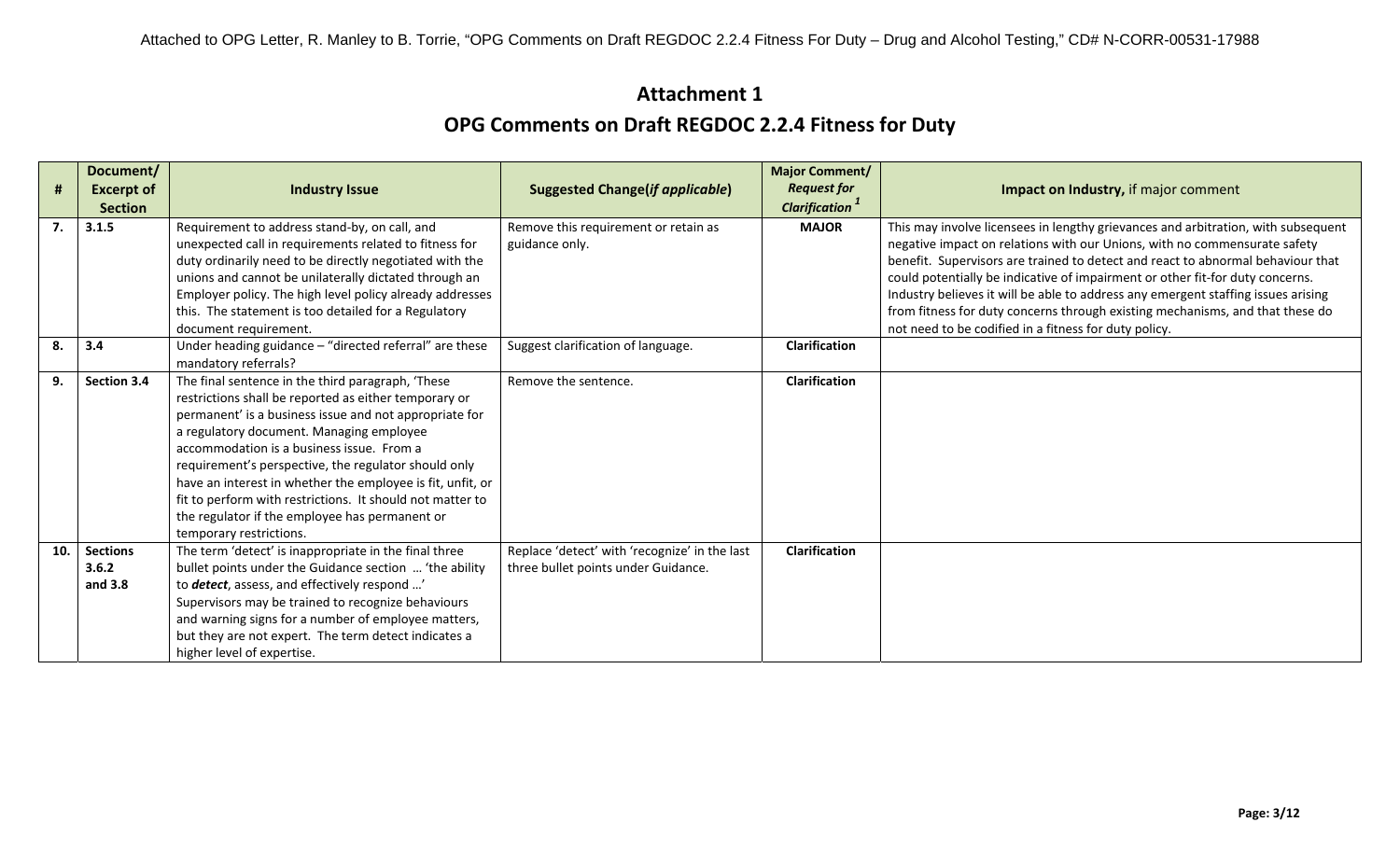|     | Document/         |                                                                                                                                                                                                                                                                                                                                                                                                                                                                                                                                                                                                                                                                                                                                                                                                                                                                                                                                                                                                                                                                                                                                                                                                                                                                                                                      |                                                                                                                                                                                                                                                                                                                                                                                                                                                                                                                                                      | <b>Major Comment/</b>             |                                                                                                                                                                                                                                                                                                                                                                                                                                                                                                                                                                                                                                                                                                                                                                                                                                                                    |
|-----|-------------------|----------------------------------------------------------------------------------------------------------------------------------------------------------------------------------------------------------------------------------------------------------------------------------------------------------------------------------------------------------------------------------------------------------------------------------------------------------------------------------------------------------------------------------------------------------------------------------------------------------------------------------------------------------------------------------------------------------------------------------------------------------------------------------------------------------------------------------------------------------------------------------------------------------------------------------------------------------------------------------------------------------------------------------------------------------------------------------------------------------------------------------------------------------------------------------------------------------------------------------------------------------------------------------------------------------------------|------------------------------------------------------------------------------------------------------------------------------------------------------------------------------------------------------------------------------------------------------------------------------------------------------------------------------------------------------------------------------------------------------------------------------------------------------------------------------------------------------------------------------------------------------|-----------------------------------|--------------------------------------------------------------------------------------------------------------------------------------------------------------------------------------------------------------------------------------------------------------------------------------------------------------------------------------------------------------------------------------------------------------------------------------------------------------------------------------------------------------------------------------------------------------------------------------------------------------------------------------------------------------------------------------------------------------------------------------------------------------------------------------------------------------------------------------------------------------------|
| #   | <b>Excerpt of</b> | <b>Industry Issue</b>                                                                                                                                                                                                                                                                                                                                                                                                                                                                                                                                                                                                                                                                                                                                                                                                                                                                                                                                                                                                                                                                                                                                                                                                                                                                                                | <b>Suggested Change(if applicable)</b>                                                                                                                                                                                                                                                                                                                                                                                                                                                                                                               | <b>Request for</b>                | Impact on Industry, if major comment                                                                                                                                                                                                                                                                                                                                                                                                                                                                                                                                                                                                                                                                                                                                                                                                                               |
|     | <b>Section</b>    |                                                                                                                                                                                                                                                                                                                                                                                                                                                                                                                                                                                                                                                                                                                                                                                                                                                                                                                                                                                                                                                                                                                                                                                                                                                                                                                      |                                                                                                                                                                                                                                                                                                                                                                                                                                                                                                                                                      | <b>Clarification</b> <sup>1</sup> |                                                                                                                                                                                                                                                                                                                                                                                                                                                                                                                                                                                                                                                                                                                                                                                                                                                                    |
| 11. | 4.1               | The designation of safety-sensitive positions found at<br>Section 4.1 of the REGDOC is overly broad. As currently<br>drafted certified workers, security staff and minimum<br>complement staff are all designated as being safety<br>sensitive positions. Licensees are also required to<br>perform a risk-informed analysis to determine whether<br>other positions should be designated as safety sensitive.<br>CNSC Regulatory Document RD-204 establishes the<br>rigorous testing, competency and requalification<br>requirements to certify individuals as qualified to<br>operate a nuclear power plant. The Preface to RD-204<br>states that the document has been developed in<br>accordance with the Act and regulations in order to<br>"define requirements regarding certification of persons<br>who work at Canadian nuclear power plants (NPP) in<br>positions that have a direct impact on nuclear safety."<br>Through the imposition of the complex and prescriptive<br>qualification and requalification requirements of RD-<br>204 the CNSC has already recognized certified control<br>room staff and would be appropriately designation as<br>safety critical. Due to the nature of their duties armed<br>NRF and NSO security employees are also appropriately<br>designated as safety critical. | Limit the automatic designation of safety<br>sensitive positions to certified control room<br>staff, armed Nuclear Response Force<br>members, and security staff required to<br>patrol and monitor employees and control<br>the ingress/egress from the plant.<br>Rather than impose a blanket safety<br>sensitive designation on "minimum<br>complement" positions, licencees should<br>be permitted to determine which, if any, of<br>the minimum complement positions are<br>safety sensitive through the conduct of a<br>risk-informed analysis. | <b>MAJOR</b>                      | The inclusion of "minimum complement" positions is problematic. On a day-to-<br>day basis there may only be a small fraction of incumbents in "min complement"<br>classifications (e.g. Control Technicians) that are actually regularly considered part<br>of minimum complement. Licensees regularly schedule beyond minimum<br>complement requirements, and in some cases much of the maintenance work is<br>now performed on dayshift using a days-based maintenance model. The identity<br>of specific "minimum complement individuals" is fluid due to staff transfers,<br>promotions, shift change, illness and vacation coverage etc. Testing as set out in<br>the REGDOC would therefore be required for a much larger population than the<br>simple numbers specified in licensee minimum shift complement requirements<br>specified in licensing basis. |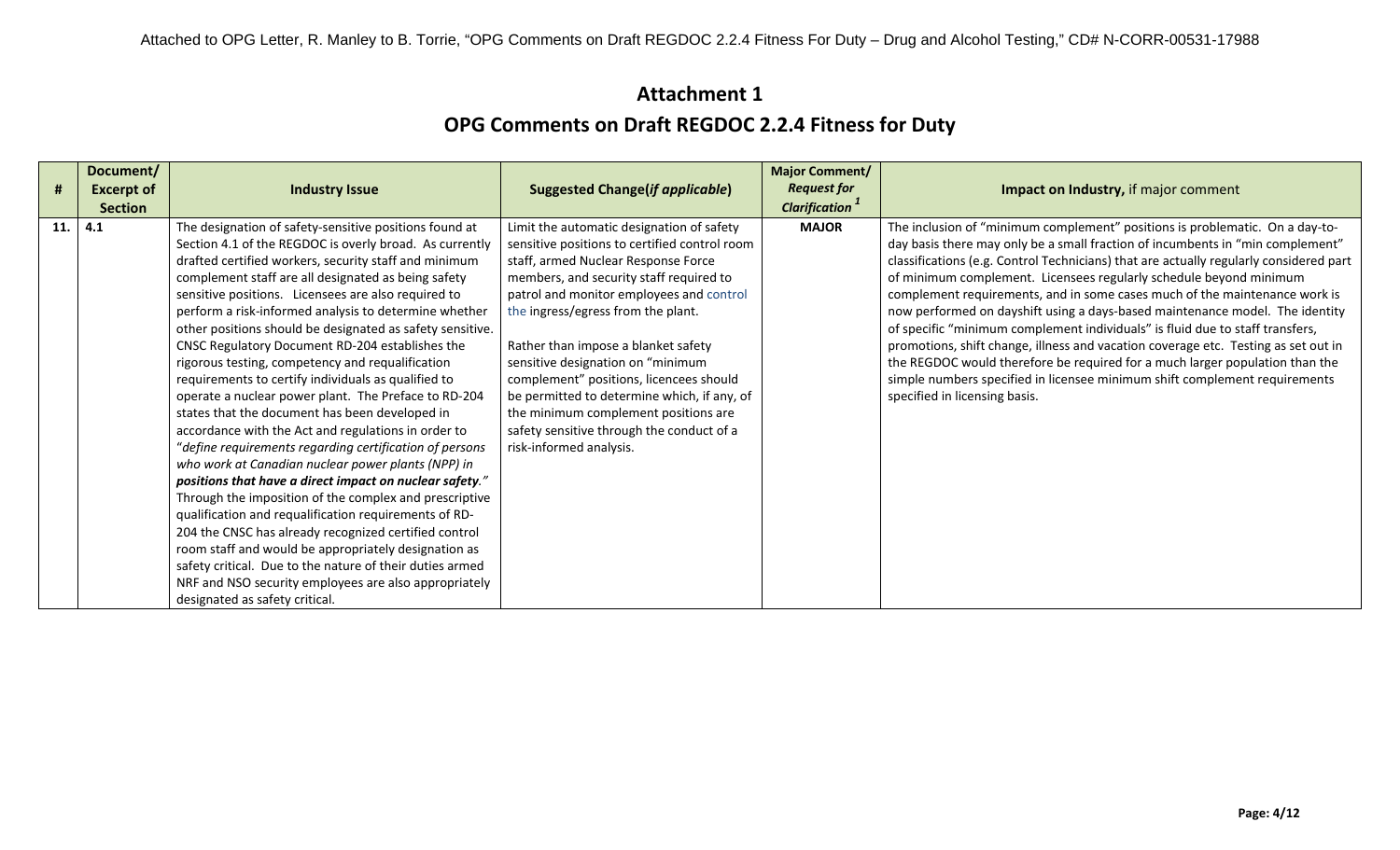| #   | Document/<br><b>Excerpt of</b><br><b>Section</b> | <b>Industry Issue</b>                                                                                                                                                                                                                                                                                                                                                                                                                                                           | <b>Suggested Change(if applicable)</b>                                                                                                                                                                                                                                                                                                                                                                                                                                                       | <b>Major Comment/</b><br><b>Request for</b><br><b>Clarification</b> <sup>1</sup> | Impact on Industry, if major comment                                                                                                                                                                                                                                                                                                                                         |
|-----|--------------------------------------------------|---------------------------------------------------------------------------------------------------------------------------------------------------------------------------------------------------------------------------------------------------------------------------------------------------------------------------------------------------------------------------------------------------------------------------------------------------------------------------------|----------------------------------------------------------------------------------------------------------------------------------------------------------------------------------------------------------------------------------------------------------------------------------------------------------------------------------------------------------------------------------------------------------------------------------------------------------------------------------------------|----------------------------------------------------------------------------------|------------------------------------------------------------------------------------------------------------------------------------------------------------------------------------------------------------------------------------------------------------------------------------------------------------------------------------------------------------------------------|
| 12. | Section 4.1                                      | The list beneath the statement, 'Safety-sensitive<br>positions shall include:' is too sweeping. Some<br>members of minimum shift complement (e.g. the Shift<br>Advisor Technical, the Shift Resource Coordinator,<br>members of the off-site survey team) may, through<br>analysis, be shown to not be in a safety-sensitive<br>position.<br>Clarity is required to ensure these requirements apply<br>to regular staff only and not contractors, Appendix A<br>employees, etc. | Revise to, "Safety-critical" positions shall<br>include the following unless documented<br>as not safety-critical through risk-informed<br>analysis:"<br>Insert a statement that confirms,<br>"Companies with contract employees<br>working in safety- critical positions at high-<br>security nuclear facilities must enforce<br>fitness for duty requirements consistent<br>with this document."                                                                                           | <b>MAJOR</b>                                                                     | Broad declarations such as 'safety-sensitive positions shall include' certified<br>workers and minimum shift complement workers are unduly restrictive. Without<br>the ability to use risk-informed analysis to truly determine all safety-critical<br>positions, this requirement may be applied to minimum shift complement roles<br>with no corresponding safety benefit. |
| 13. | Section 4.1                                      | There should be additional information on how<br>certified workers on temporary assignments to non-<br>safety critical positions are handled.                                                                                                                                                                                                                                                                                                                                   | Add the following to section 4.1: 'Certified<br>workers on temporary assignments in<br>positions that are not identified as safety-<br>critical may be treated the same as the<br>broad population of workers. When the<br>certified workers are providing relief<br>coverage during their temporary<br>assignment, all Section 4 requirements<br>shall apply. The licensee shall document<br>the treatment of certified staff on<br>temporary assignments in their governing<br>documents.' | <b>MAJOR</b>                                                                     | If applied to all certified staff performing any role, this requirement this will lead<br>to undue administrative burden with no corresponding safety benefit.                                                                                                                                                                                                               |
| 14. | 4.1 and<br>4.3.2,<br>Glossary                    | 2. the following security personnel: Nuclear Security<br>Officers (NSOs), onsite nuclear response force (NRF)<br>members, and designated non-NRF personnel.<br>Industry does not understand the term "Designated<br>non-nuclear response force personnel", and as such<br>cannot comment on whether the proposed<br>requirements are reasonable. Further discussion on<br>this point is required.                                                                               | Clarification/definition as to who is a<br>'designated non-NRF personnel'<br>A clear definition should be provided<br>consistent with current usage.                                                                                                                                                                                                                                                                                                                                         | <b>MAJOR</b>                                                                     | Without a clear understanding of what this is intended to be, industry cannot<br>reasonably provide comment on this point, or understand the potential impact on<br>the licensee. Further discussion on this point is required so that all are clear on<br>this, to allow for consistent compliance.                                                                         |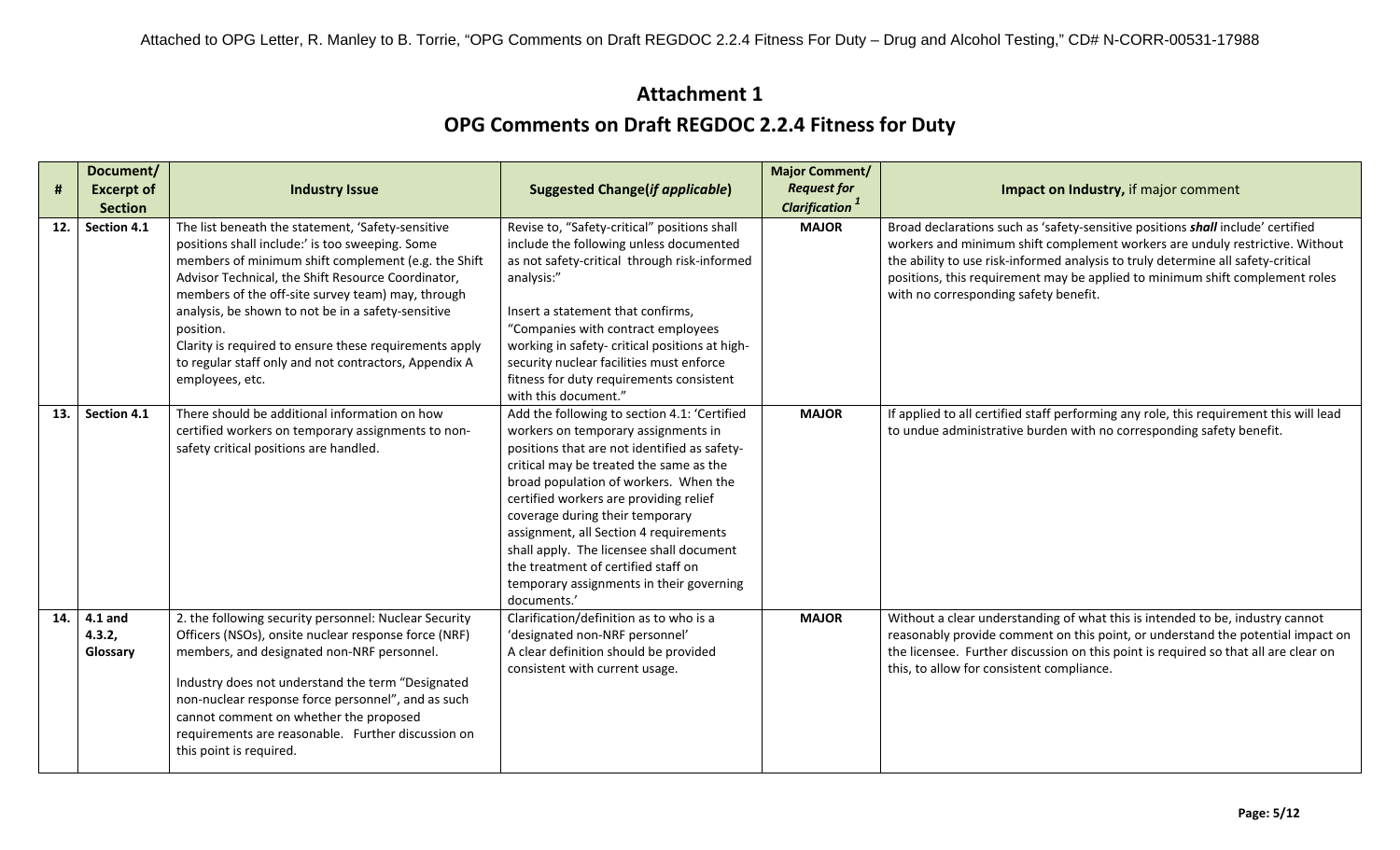| Document/ |                                                                |                                                                                                                                                                                                                                                                                                                                                                                                                                                                                                                                                                                                                                                                                                                                                                                                                                                                                                                                                                                                                                                                                                                                                                                                                                                                                                                                                                                                                                                                                                                                                          | <b>Major Comment/</b>                                                                                                                                                                                                                                                                                                                                   |                                                                                                                                                              |
|-----------|----------------------------------------------------------------|----------------------------------------------------------------------------------------------------------------------------------------------------------------------------------------------------------------------------------------------------------------------------------------------------------------------------------------------------------------------------------------------------------------------------------------------------------------------------------------------------------------------------------------------------------------------------------------------------------------------------------------------------------------------------------------------------------------------------------------------------------------------------------------------------------------------------------------------------------------------------------------------------------------------------------------------------------------------------------------------------------------------------------------------------------------------------------------------------------------------------------------------------------------------------------------------------------------------------------------------------------------------------------------------------------------------------------------------------------------------------------------------------------------------------------------------------------------------------------------------------------------------------------------------------------|---------------------------------------------------------------------------------------------------------------------------------------------------------------------------------------------------------------------------------------------------------------------------------------------------------------------------------------------------------|--------------------------------------------------------------------------------------------------------------------------------------------------------------|
|           |                                                                |                                                                                                                                                                                                                                                                                                                                                                                                                                                                                                                                                                                                                                                                                                                                                                                                                                                                                                                                                                                                                                                                                                                                                                                                                                                                                                                                                                                                                                                                                                                                                          |                                                                                                                                                                                                                                                                                                                                                         | Impact on Industry, if major comment                                                                                                                         |
|           |                                                                |                                                                                                                                                                                                                                                                                                                                                                                                                                                                                                                                                                                                                                                                                                                                                                                                                                                                                                                                                                                                                                                                                                                                                                                                                                                                                                                                                                                                                                                                                                                                                          |                                                                                                                                                                                                                                                                                                                                                         |                                                                                                                                                              |
|           |                                                                |                                                                                                                                                                                                                                                                                                                                                                                                                                                                                                                                                                                                                                                                                                                                                                                                                                                                                                                                                                                                                                                                                                                                                                                                                                                                                                                                                                                                                                                                                                                                                          |                                                                                                                                                                                                                                                                                                                                                         | Industry needs to know if appropriate resources are available local to the                                                                                   |
|           |                                                                |                                                                                                                                                                                                                                                                                                                                                                                                                                                                                                                                                                                                                                                                                                                                                                                                                                                                                                                                                                                                                                                                                                                                                                                                                                                                                                                                                                                                                                                                                                                                                          |                                                                                                                                                                                                                                                                                                                                                         | licensee's premises                                                                                                                                          |
|           |                                                                |                                                                                                                                                                                                                                                                                                                                                                                                                                                                                                                                                                                                                                                                                                                                                                                                                                                                                                                                                                                                                                                                                                                                                                                                                                                                                                                                                                                                                                                                                                                                                          |                                                                                                                                                                                                                                                                                                                                                         | Through inter-utility discussions, licensees will need to further understand the                                                                             |
|           |                                                                |                                                                                                                                                                                                                                                                                                                                                                                                                                                                                                                                                                                                                                                                                                                                                                                                                                                                                                                                                                                                                                                                                                                                                                                                                                                                                                                                                                                                                                                                                                                                                          |                                                                                                                                                                                                                                                                                                                                                         | requirements of this ANSI document to appreciate the scope of the medical                                                                                    |
|           |                                                                |                                                                                                                                                                                                                                                                                                                                                                                                                                                                                                                                                                                                                                                                                                                                                                                                                                                                                                                                                                                                                                                                                                                                                                                                                                                                                                                                                                                                                                                                                                                                                          |                                                                                                                                                                                                                                                                                                                                                         | assessments and how it compares to similar Canadian medical assessments.                                                                                     |
|           |                                                                |                                                                                                                                                                                                                                                                                                                                                                                                                                                                                                                                                                                                                                                                                                                                                                                                                                                                                                                                                                                                                                                                                                                                                                                                                                                                                                                                                                                                                                                                                                                                                          |                                                                                                                                                                                                                                                                                                                                                         |                                                                                                                                                              |
|           |                                                                |                                                                                                                                                                                                                                                                                                                                                                                                                                                                                                                                                                                                                                                                                                                                                                                                                                                                                                                                                                                                                                                                                                                                                                                                                                                                                                                                                                                                                                                                                                                                                          |                                                                                                                                                                                                                                                                                                                                                         |                                                                                                                                                              |
|           |                                                                |                                                                                                                                                                                                                                                                                                                                                                                                                                                                                                                                                                                                                                                                                                                                                                                                                                                                                                                                                                                                                                                                                                                                                                                                                                                                                                                                                                                                                                                                                                                                                          |                                                                                                                                                                                                                                                                                                                                                         | Do not document specific requirements that are outlined in a separate standard.<br>Simply point to the standard and state what requirements are therein. CSA |
|           |                                                                |                                                                                                                                                                                                                                                                                                                                                                                                                                                                                                                                                                                                                                                                                                                                                                                                                                                                                                                                                                                                                                                                                                                                                                                                                                                                                                                                                                                                                                                                                                                                                          |                                                                                                                                                                                                                                                                                                                                                         | documents may be revised, resulting in a potential conflict between regulatory                                                                               |
|           |                                                                |                                                                                                                                                                                                                                                                                                                                                                                                                                                                                                                                                                                                                                                                                                                                                                                                                                                                                                                                                                                                                                                                                                                                                                                                                                                                                                                                                                                                                                                                                                                                                          |                                                                                                                                                                                                                                                                                                                                                         | requirements.                                                                                                                                                |
|           |                                                                |                                                                                                                                                                                                                                                                                                                                                                                                                                                                                                                                                                                                                                                                                                                                                                                                                                                                                                                                                                                                                                                                                                                                                                                                                                                                                                                                                                                                                                                                                                                                                          |                                                                                                                                                                                                                                                                                                                                                         |                                                                                                                                                              |
|           |                                                                |                                                                                                                                                                                                                                                                                                                                                                                                                                                                                                                                                                                                                                                                                                                                                                                                                                                                                                                                                                                                                                                                                                                                                                                                                                                                                                                                                                                                                                                                                                                                                          |                                                                                                                                                                                                                                                                                                                                                         |                                                                                                                                                              |
|           |                                                                |                                                                                                                                                                                                                                                                                                                                                                                                                                                                                                                                                                                                                                                                                                                                                                                                                                                                                                                                                                                                                                                                                                                                                                                                                                                                                                                                                                                                                                                                                                                                                          |                                                                                                                                                                                                                                                                                                                                                         |                                                                                                                                                              |
| 4.4       | The requirement to psychologically assess all safety           | Limit psychological testing to security staff                                                                                                                                                                                                                                                                                                                                                                                                                                                                                                                                                                                                                                                                                                                                                                                                                                                                                                                                                                                                                                                                                                                                                                                                                                                                                                                                                                                                                                                                                                            | <b>MAJOR</b>                                                                                                                                                                                                                                                                                                                                            | Collective agreements contain detailed provisions for the selection of staff.                                                                                |
|           |                                                                | as referenced in regulation 18.2 of the                                                                                                                                                                                                                                                                                                                                                                                                                                                                                                                                                                                                                                                                                                                                                                                                                                                                                                                                                                                                                                                                                                                                                                                                                                                                                                                                                                                                                                                                                                                  |                                                                                                                                                                                                                                                                                                                                                         | Factors such as education, skills, qualifications and seniority must be considered                                                                           |
|           | the Nuclear Security Regulations already provides that         | <b>Nuclear Security Regulations.</b>                                                                                                                                                                                                                                                                                                                                                                                                                                                                                                                                                                                                                                                                                                                                                                                                                                                                                                                                                                                                                                                                                                                                                                                                                                                                                                                                                                                                                                                                                                                     |                                                                                                                                                                                                                                                                                                                                                         | and applied. Industry collective agreements do not expressly contemplate                                                                                     |
|           | security staff are subject to a pre-appointment                |                                                                                                                                                                                                                                                                                                                                                                                                                                                                                                                                                                                                                                                                                                                                                                                                                                                                                                                                                                                                                                                                                                                                                                                                                                                                                                                                                                                                                                                                                                                                                          |                                                                                                                                                                                                                                                                                                                                                         | psychological testing as part of the selection process. The unilateral imposition of                                                                         |
|           | psychological test. The unions have accepted and               |                                                                                                                                                                                                                                                                                                                                                                                                                                                                                                                                                                                                                                                                                                                                                                                                                                                                                                                                                                                                                                                                                                                                                                                                                                                                                                                                                                                                                                                                                                                                                          |                                                                                                                                                                                                                                                                                                                                                         | such testing for safety critical positions will be subject to legal challenge, and will                                                                      |
|           |                                                                |                                                                                                                                                                                                                                                                                                                                                                                                                                                                                                                                                                                                                                                                                                                                                                                                                                                                                                                                                                                                                                                                                                                                                                                                                                                                                                                                                                                                                                                                                                                                                          |                                                                                                                                                                                                                                                                                                                                                         | negatively affect labour relations. This requirement is unlikely to provide                                                                                  |
|           |                                                                |                                                                                                                                                                                                                                                                                                                                                                                                                                                                                                                                                                                                                                                                                                                                                                                                                                                                                                                                                                                                                                                                                                                                                                                                                                                                                                                                                                                                                                                                                                                                                          |                                                                                                                                                                                                                                                                                                                                                         | relevant information on candidate suitability or fitness for duty for a certified                                                                            |
|           |                                                                |                                                                                                                                                                                                                                                                                                                                                                                                                                                                                                                                                                                                                                                                                                                                                                                                                                                                                                                                                                                                                                                                                                                                                                                                                                                                                                                                                                                                                                                                                                                                                          |                                                                                                                                                                                                                                                                                                                                                         | position. The identification and diagnosis of psychological concerns is often                                                                                |
|           |                                                                |                                                                                                                                                                                                                                                                                                                                                                                                                                                                                                                                                                                                                                                                                                                                                                                                                                                                                                                                                                                                                                                                                                                                                                                                                                                                                                                                                                                                                                                                                                                                                          |                                                                                                                                                                                                                                                                                                                                                         | completed over a period of time and may be dependent on a number of factors in                                                                               |
|           |                                                                |                                                                                                                                                                                                                                                                                                                                                                                                                                                                                                                                                                                                                                                                                                                                                                                                                                                                                                                                                                                                                                                                                                                                                                                                                                                                                                                                                                                                                                                                                                                                                          |                                                                                                                                                                                                                                                                                                                                                         | the external environment. It is inappropriate and too broad to appropriately                                                                                 |
|           |                                                                |                                                                                                                                                                                                                                                                                                                                                                                                                                                                                                                                                                                                                                                                                                                                                                                                                                                                                                                                                                                                                                                                                                                                                                                                                                                                                                                                                                                                                                                                                                                                                          |                                                                                                                                                                                                                                                                                                                                                         | diagnose an individual on one assessment which would impact their ability to                                                                                 |
|           |                                                                |                                                                                                                                                                                                                                                                                                                                                                                                                                                                                                                                                                                                                                                                                                                                                                                                                                                                                                                                                                                                                                                                                                                                                                                                                                                                                                                                                                                                                                                                                                                                                          |                                                                                                                                                                                                                                                                                                                                                         | obtain an offer of employment. In conjunction with the imposition of mandatory                                                                               |
|           |                                                                |                                                                                                                                                                                                                                                                                                                                                                                                                                                                                                                                                                                                                                                                                                                                                                                                                                                                                                                                                                                                                                                                                                                                                                                                                                                                                                                                                                                                                                                                                                                                                          |                                                                                                                                                                                                                                                                                                                                                         | alcohol and drug testing, this requirement may create a chilling effect on                                                                                   |
|           |                                                                |                                                                                                                                                                                                                                                                                                                                                                                                                                                                                                                                                                                                                                                                                                                                                                                                                                                                                                                                                                                                                                                                                                                                                                                                                                                                                                                                                                                                                                                                                                                                                          |                                                                                                                                                                                                                                                                                                                                                         | recruitment efforts for certified positions.                                                                                                                 |
|           |                                                                |                                                                                                                                                                                                                                                                                                                                                                                                                                                                                                                                                                                                                                                                                                                                                                                                                                                                                                                                                                                                                                                                                                                                                                                                                                                                                                                                                                                                                                                                                                                                                          |                                                                                                                                                                                                                                                                                                                                                         |                                                                                                                                                              |
|           |                                                                |                                                                                                                                                                                                                                                                                                                                                                                                                                                                                                                                                                                                                                                                                                                                                                                                                                                                                                                                                                                                                                                                                                                                                                                                                                                                                                                                                                                                                                                                                                                                                          |                                                                                                                                                                                                                                                                                                                                                         |                                                                                                                                                              |
|           |                                                                |                                                                                                                                                                                                                                                                                                                                                                                                                                                                                                                                                                                                                                                                                                                                                                                                                                                                                                                                                                                                                                                                                                                                                                                                                                                                                                                                                                                                                                                                                                                                                          |                                                                                                                                                                                                                                                                                                                                                         |                                                                                                                                                              |
|           | <b>Excerpt of</b><br><b>Section</b><br>4.3.1.<br>Section 4.3.3 | <b>Industry Issue</b><br>Additional clarification is required regarding the<br>guidance statement, 'When conducting the certified<br>workers' medical assessment, the medical practitioner<br>should be guided by a recognized medical standard'<br>such as American National Standards Institute (ANSI)<br>3.4 Medical Certification and Monitoring of Personnel<br>Requiring Operator Licences for Nuclear Power Plants.<br>Including the statement, 'CSA Group nuclear standard<br>N293, Fire Protection for CANDU Nuclear Power Plants<br>[15] requires emergency response teams (ERT) /<br>industrial fire brigade members to undergo a medical<br>assessment annually, and after each medical leave of<br>absence' is too specific a reference.<br>sensitive positions is too sweeping. Regulation 18.2 of<br>negotiated appropriate protocols to address the<br>regulation. There are no other classifications at OPG<br>where individuals are required by law to submit to<br>psychological testing as a condition of their<br>employment. For certified staff RD-204 contains<br>extensive prescriptive requirements for the selection,<br>testing and evaluation of candidates. Industry has wide<br>latitude to select candidates who exemplify the<br>behavioural and technical attributes required for the<br>job. Candidates undergo years of extensive classroom<br>and simulator training, testing and evaluation and are<br>closely monitored and observed in both classroom and<br>operational settings. A large percentage of initial | <b>Suggested Change(if applicable)</b><br>Suggest a Canadian standard equivalent.<br>Remove specifics and rewrite to say, 'CSA<br>Group nuclear standard N293, Fire<br>Protection for CANDU Nuclear Power<br>Plants [15] specifies requirements for<br>medical assessments for emergency<br>response teams (ERT) / industrial fire<br>brigade members.' | <b>Request for</b><br><b>Clarification</b> <sup>1</sup><br><b>MAJOR</b><br><b>MAJOR</b>                                                                      |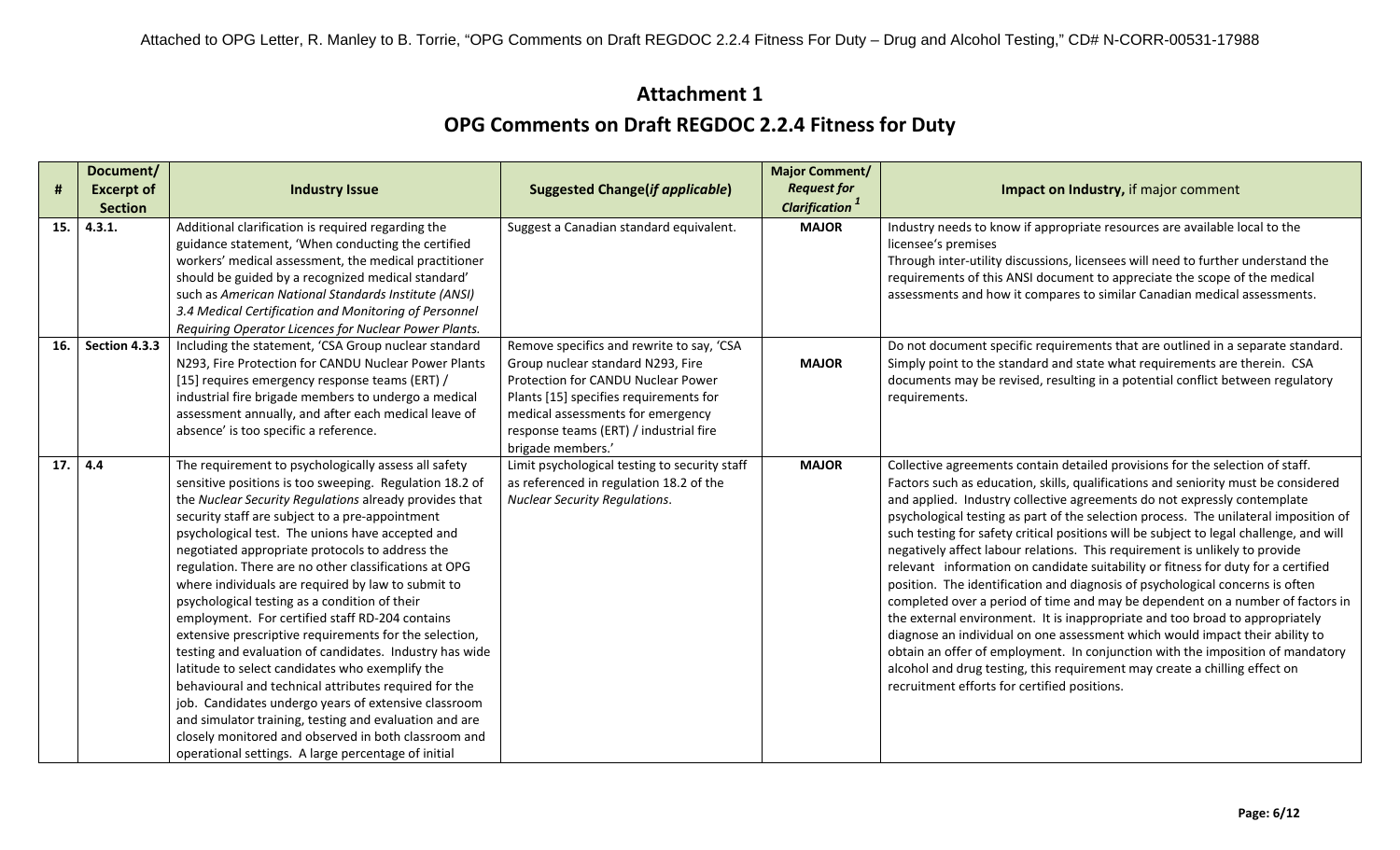| #   | Document/<br><b>Excerpt of</b> | <b>Industry Issue</b>                                                                                       | <b>Suggested Change(if applicable)</b>       | <b>Major Comment/</b><br><b>Request for</b> | Impact on Industry, if major comment                                                   |
|-----|--------------------------------|-------------------------------------------------------------------------------------------------------------|----------------------------------------------|---------------------------------------------|----------------------------------------------------------------------------------------|
|     | <b>Section</b>                 |                                                                                                             |                                              | <b>Clarification</b> <sup>1</sup>           |                                                                                        |
|     |                                | candidates are screened out prior to certification. In                                                      |                                              |                                             |                                                                                        |
|     |                                | summary, there is ample evidence that the actual<br>certification and requalification processes required of |                                              |                                             |                                                                                        |
|     |                                | certified staff would supplant any requirement for                                                          |                                              |                                             |                                                                                        |
|     |                                | psychological testing. No evidence has been provided                                                        |                                              |                                             |                                                                                        |
|     |                                | that such testing would improve selection processes or                                                      |                                              |                                             |                                                                                        |
|     |                                | improve licensee fitness for duty programs.                                                                 |                                              |                                             |                                                                                        |
| 18. | Section 4.4.1                  | See comment on Section 4.1 regarding certified staff on                                                     | See comment on Section 4.1 regarding         | <b>MAJOR</b>                                | If applied to all certified staff performing any role, this requirement this will lead |
|     |                                | temporary assignments.                                                                                      | certified staff on temporary assignments.    |                                             | to undue administrative burden with no corresponding safety benefit.                   |
| 19. | Section 4.5.3                  | There are concerns with referencing NFPA in the                                                             | Remove the quote from the Standard and       | <b>MAJOR</b>                                | CSA N293 Fire Protection for Nuclear Power Plants is in the process of being           |
|     |                                | statement, 'In developing requirements for physical                                                         | reference to National Fire Protection        |                                             | revised to address fitness standards. CNSC is encouraged to have these                 |
|     |                                | fitness standards for industrial fire brigades, licensees                                                   | <b>Association NFPA 1582.</b>                |                                             | requirements established in that nuclear standard rather than pointing to a            |
|     |                                | should consider the 13 essential job tasks of a local fire                                                  | Reference should be made to CSA N293         |                                             | separate document.                                                                     |
|     |                                | department defined in the National Fire Protection                                                          | Fire Protection for Nuclear Power Plants     |                                             |                                                                                        |
|     |                                | Association (US) Standard on Comprehensive                                                                  | instead.                                     |                                             |                                                                                        |
|     |                                | Occupational Medical Program for Fire Departments                                                           |                                              |                                             |                                                                                        |
|     |                                | NFPA 1582 (2013) [16] in the context of fire response                                                       |                                              |                                             |                                                                                        |
|     |                                | for an industrial fire brigade at a nuclear facility.'                                                      |                                              |                                             |                                                                                        |
| 20. | Section 4.6.1                  | The statement 'Licensees shall require all applicants to                                                    | Rewrite to say, 'Licensees shall require all | <b>MAJOR</b>                                | As currently written, this requirement will lead to undue administrative burden        |
|     |                                | a safety-sensitive position to submit to alcohol and drug                                                   | successful candidates to a safety-critical   |                                             | with no corresponding safety benefit.                                                  |
|     |                                | testing' is overly broad and generates significant human                                                    | position to submit to alcohol and drug       |                                             |                                                                                        |
|     |                                | resources issues.                                                                                           | testing as a condition of placement.'        |                                             |                                                                                        |
| 21. | Section 4.6.2                  | Guidance regarding for-cause alcohol and drug testing                                                       | Rewrite the first sentence slightly to say,  | <b>MAJOR</b>                                | Without clarity in governance documents on what would prompt for-cause                 |
|     |                                | using the broad definition of 'safety significance'                                                         | 'Licensees shall define within their fitness |                                             | testing, we can anticipate varied and potentially conflicting interpretations and      |
|     |                                | provided is open to interpretation and potential                                                            | for duty governance documents when           |                                             | worker challenges.                                                                     |
|     |                                | challenge. This document would be strengthened if                                                           | workers in safety-critical positions will be |                                             |                                                                                        |
|     |                                | licensees' fitness for duty governance documents                                                            | required to submit to for-cause testing      |                                             |                                                                                        |
|     |                                | defined the circumstances that would prompt for-cause                                                       | under reasonable grounds and post-           |                                             |                                                                                        |
|     |                                | testing at their particular facilities.                                                                     | incident circumstances.'                     |                                             |                                                                                        |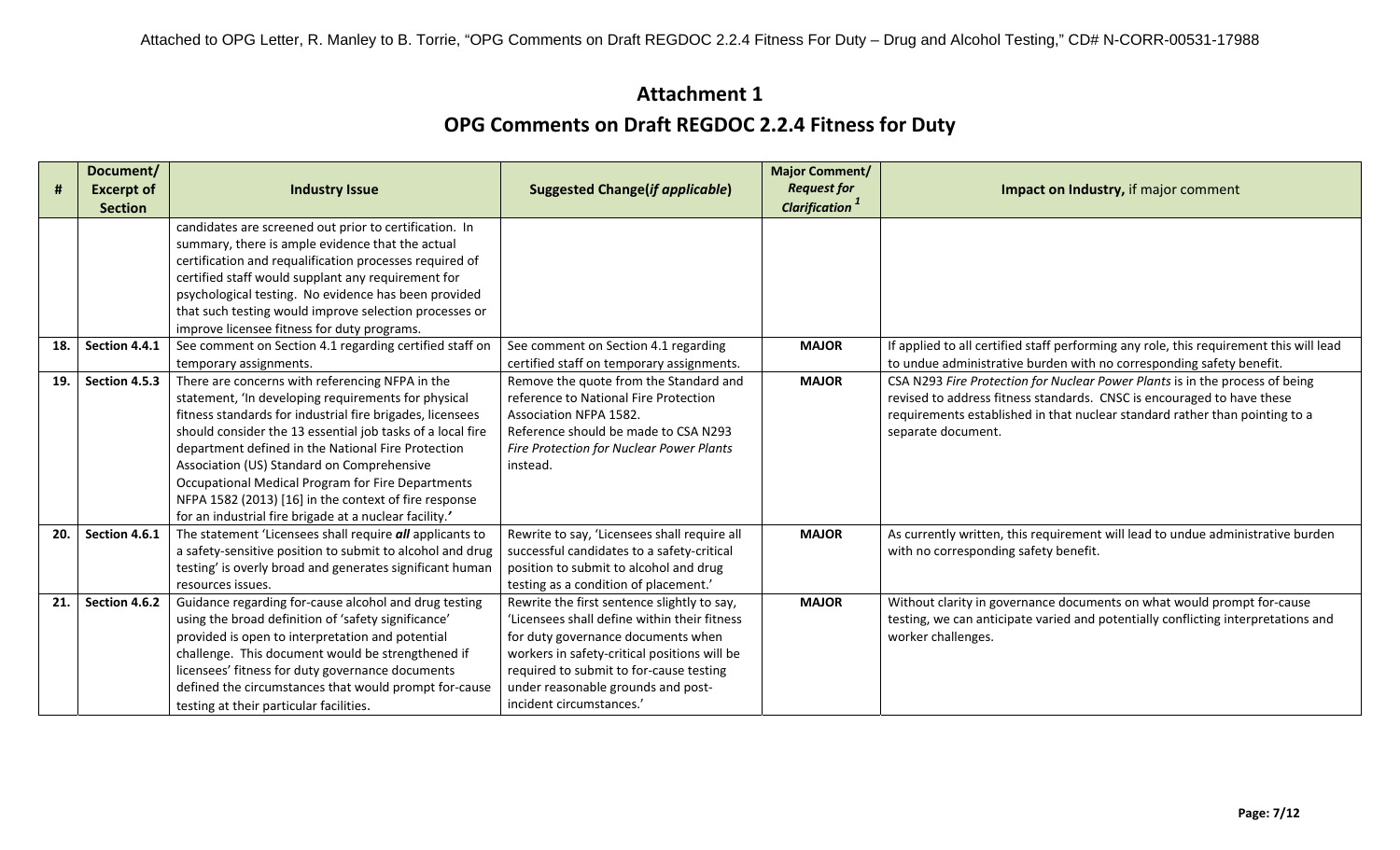|            | Document/         |                                                               |                                              | <b>Major Comment/</b>             |                                                                                      |
|------------|-------------------|---------------------------------------------------------------|----------------------------------------------|-----------------------------------|--------------------------------------------------------------------------------------|
| $\pmb{\#}$ | <b>Excerpt of</b> | <b>Industry Issue</b>                                         | <b>Suggested Change(if applicable)</b>       | <b>Request for</b>                | Impact on Industry, if major comment                                                 |
|            | <b>Section</b>    |                                                               |                                              | <b>Clarification</b> <sup>1</sup> |                                                                                      |
| 22.        | Section 4.6.2     | The last sentence in the second paragraph, 'The               | Rewrite to say, 'The grounds for for-cause   | <b>Clarification</b>              |                                                                                      |
|            |                   | grounds for for-cause testing shall be independently          | testing shall be independently verified by   |                                   |                                                                                      |
|            |                   | verified by at least two people (one of whom is the           | at least two people (one of whom is the a    |                                   |                                                                                      |
|            |                   | supervisor)' is too narrowly focused.                         | supervisor).'                                |                                   |                                                                                      |
| 23.        | 4.6.4             | Random Alcohol and Drug testing                               | Suggest that CNSC consider the challenges    | <b>MAJOR ISSUE</b>                | Regardless of the limitations in the current fitness for duty policy for random      |
|            |                   | The CNSC need to take into account the recent                 | arising from the Supreme Court of Canada     |                                   | testing (only employees in safety sensitive positions, with unescorted access to     |
|            |                   | Supreme Court ruling in the Irving case where it was          | ruling in the finalization of this document. |                                   | nuclear specific sites) the fact remains that the implementation of such a policy in |
|            |                   | found that Irving's program of random alcohol testing         |                                              |                                   | a workplace creates much uncertainty for Industry. There is no way for industry      |
|            |                   | infringed on privacy rights.                                  |                                              |                                   | to know whether any requirement will withstand challenge/judicial scrutiny.          |
|            |                   |                                                               |                                              |                                   | Arguably the nuclear facility setting may be perceived as fulfilling the requirement |
|            |                   | Additionally, arbitrators and the courts have identified      |                                              |                                   | of a demonstrated enhanced safety risk. However, until tested through                |
|            |                   | the deficiencies of drug testing as an effective tool for     |                                              |                                   | anticipated legal challenge this is not certain.                                     |
|            |                   | determining fitness for duty, given the fact that drug        |                                              |                                   |                                                                                      |
|            |                   | testing through urinalysis cannot definitively confirm        |                                              |                                   |                                                                                      |
|            |                   | impairment. While drug testing may be justified in "for       |                                              |                                   |                                                                                      |
|            |                   | cause" situations, or as a follow up where an employee        |                                              |                                   |                                                                                      |
|            |                   | with acknowledged substance abuse problems is                 |                                              |                                   |                                                                                      |
|            |                   | subject to unannounced testing for a defined period,          |                                              |                                   |                                                                                      |
|            |                   | we are not aware of any example in the Canadian               |                                              |                                   |                                                                                      |
|            |                   | jurisdiction where a program of random drug testing           |                                              |                                   |                                                                                      |
|            |                   | has been upheld as reasonable.                                |                                              |                                   |                                                                                      |
| 24.        | Section 5.1       | Clarity is sought for the final paragraph under               | Replace 'employment limitations' with        | Clarification                     |                                                                                      |
|            |                   | Guidance, which states, 'The examining medical                | 'work restrictions' to ensure consistency in |                                   |                                                                                      |
|            |                   | practitioner would then complete the MER and forward          | use of language throughout.                  |                                   |                                                                                      |
|            |                   | it to the licensee's duly qualified medical                   |                                              |                                   |                                                                                      |
|            |                   | practitioner(s), where information would be reviewed          |                                              |                                   |                                                                                      |
|            |                   | and a medical certificate - categorized as fit, unfit, or fit |                                              |                                   |                                                                                      |
|            |                   | with employment limitations - would be forwarded to           |                                              |                                   |                                                                                      |
|            |                   | the licensee's management.' Inconsistent use of               |                                              |                                   |                                                                                      |
|            |                   | language.                                                     |                                              |                                   |                                                                                      |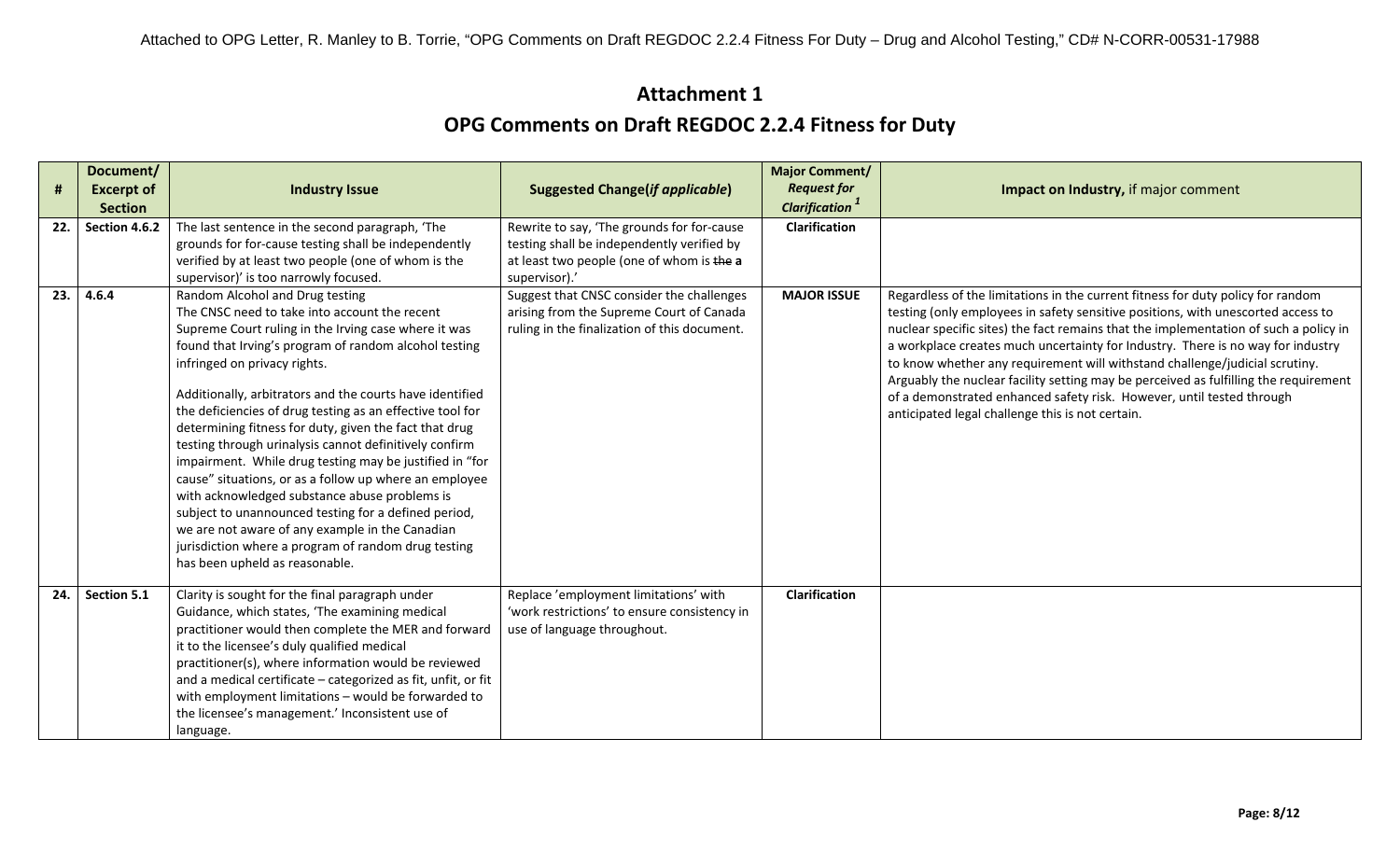| #   | Document/<br><b>Excerpt of</b> | <b>Industry Issue</b>                                                                                                                                                                                                                                                                                                                                                                                                             | <b>Suggested Change(if applicable)</b>                                                                                                                                                                                                                                                                                                                                                                                                                                                                                            | <b>Major Comment/</b><br><b>Request for</b><br><b>Clarification</b> <sup>1</sup> | Impact on Industry, if major comment                                                                                                                                                                                                                                                                                  |
|-----|--------------------------------|-----------------------------------------------------------------------------------------------------------------------------------------------------------------------------------------------------------------------------------------------------------------------------------------------------------------------------------------------------------------------------------------------------------------------------------|-----------------------------------------------------------------------------------------------------------------------------------------------------------------------------------------------------------------------------------------------------------------------------------------------------------------------------------------------------------------------------------------------------------------------------------------------------------------------------------------------------------------------------------|----------------------------------------------------------------------------------|-----------------------------------------------------------------------------------------------------------------------------------------------------------------------------------------------------------------------------------------------------------------------------------------------------------------------|
| 25. | <b>Section</b><br>Section 5.2  | The first sentence of the second paragraph indicates<br>'The psychological assessment shall include an<br>interview and one or more tests.' If a requirement is<br>implemented, the business should have final<br>determination of what kind and number of assessments<br>they feel is appropriate. This is a business issue and not<br>appropriate for a regulatory document. This is too<br>specific for a regulatory document. | Remove requirement.                                                                                                                                                                                                                                                                                                                                                                                                                                                                                                               | <b>MAJOR</b>                                                                     | Impedes industry capability to implement the requirements in the most optimum<br>way.                                                                                                                                                                                                                                 |
| 26. | Section 5.2                    | The final bullet, which says the certificate should:<br>"include any temporary or permanent work<br>restrictions,' is a business issue and not appropriate for<br>a regulatory document.                                                                                                                                                                                                                                          | Remove the sentence.                                                                                                                                                                                                                                                                                                                                                                                                                                                                                                              | <b>MAJOR</b>                                                                     | Managing employee accommodation is a business issue. From a requirement's<br>perspective, the regulator should only have an interest in whether the employee<br>is fit, unfit, or fit to perform with restrictions. It should not matter to the<br>regulator if the employee has permanent or temporary restrictions. |
| 27. | Section 5.4.1                  | Additional clarity is sought on breath alcohol testing<br>processes maintained by licensees versus those of<br>contracted service providers. Requirements are<br>currently detailed in the 4 <sup>th</sup> paragraph, which says,<br>'Licensees shall establish, implement, and maintain<br>procedures for the administration of evidential breath<br>alcohol testing.'                                                           | Replace third paragraph with, 'For licensee-<br>maintained processes, licensees shall<br>establish, implement, and maintain<br>procedures for the administration of<br>evidential breath alcohol testing. For<br>retained services, licensees shall ensure<br>service providers maintain procedures for<br>the administration of evidential breath<br>alcohol testing.'<br>This is consistent with the second<br>paragraph of this section, which indicates<br>licensees may "retain or maintain"<br>competency for this process. | <b>Clarification</b>                                                             |                                                                                                                                                                                                                                                                                                                       |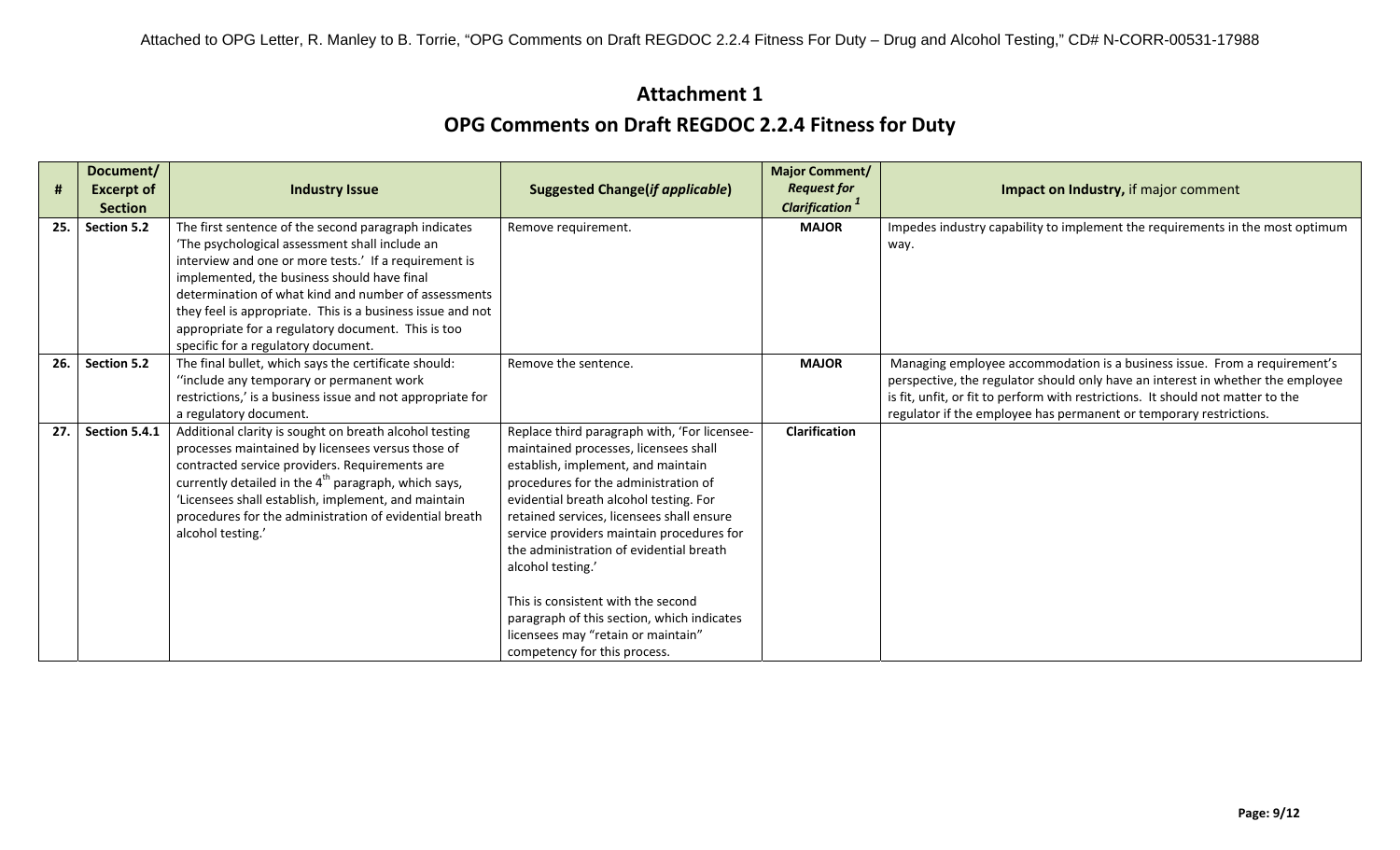| #   | Document/<br><b>Excerpt of</b> | <b>Industry Issue</b>                                                                                                                                                                                                                                                                                                                                                                                                                                                                                                                                                                                          | <b>Suggested Change(if applicable)</b>                                                                                                                                           | <b>Major Comment/</b><br><b>Request for</b><br><b>Clarification</b> <sup>1</sup> | Impact on Industry, if major comment                                                                                                                                                                                                                                                                                                                                                                                                                            |
|-----|--------------------------------|----------------------------------------------------------------------------------------------------------------------------------------------------------------------------------------------------------------------------------------------------------------------------------------------------------------------------------------------------------------------------------------------------------------------------------------------------------------------------------------------------------------------------------------------------------------------------------------------------------------|----------------------------------------------------------------------------------------------------------------------------------------------------------------------------------|----------------------------------------------------------------------------------|-----------------------------------------------------------------------------------------------------------------------------------------------------------------------------------------------------------------------------------------------------------------------------------------------------------------------------------------------------------------------------------------------------------------------------------------------------------------|
| 28. | <b>Section</b><br>5.4.2        | The requirements for the implementation of a program<br>of drug testing through urinalysis in the workplace are<br>expensive, and may not be effective in demonstrating<br>fitness for duty. One union has expressed the view that<br>drug testing will be opposed in all circumstances unless<br>such testing can be shown to confirm impairment.                                                                                                                                                                                                                                                             | Provide for flexibility for alternate test<br>methods to test for potential impairment<br>where these are where appropriate and<br>available, or are likely to become available. | <b>MAJOR</b>                                                                     | There will be significant costs associated with implementation, with no<br>demonstrated safety benefit. As it is not clear that drug testing by urinalysis can<br>confirm impairment, industry anticipates challenges to any such drug testing<br>program.<br>In some cases other testing methods may provide a better indication of<br>impairment, such as oral fluid testing for marijuana, close to being approved by<br>US DOT. (Also applies to guidance.) |
| 29. | 5.4.2                          | Although the drugs to be tested for are identified in<br>Appendix D, tables D2 and D3 and D4, there should be<br>flexibility and references made to be able to add any<br>drug or drugs to the testing panel as may be dictated by<br>circumstances, by introduction of new drugs to the<br>community, or by requirement as the need may be.<br>This will expedite such testing as opposed to having to<br>re-write the policy.                                                                                                                                                                                | Add flexibility and references to be able to<br>add any drug or drugs to the testing panel<br>as may be dictated by circumstances.                                               | Clarification                                                                    |                                                                                                                                                                                                                                                                                                                                                                                                                                                                 |
| 30. | 5.4.2                          | Canada Standards Council does not specifically<br>accredit/certify gold standard workplace drug testing<br>program laboratories. Such accreditation is only<br>available through HHS/SAMHSA.                                                                                                                                                                                                                                                                                                                                                                                                                   | Change accreditation standard reference.                                                                                                                                         | <b>Clarification</b>                                                             |                                                                                                                                                                                                                                                                                                                                                                                                                                                                 |
| 31. | 5.4.2                          | All test results (negative, positive, invalid, adulterated,<br>substituted, etc.) should be reported to a qualified and<br>certified Medical Review Officer (MRO) who is a<br>licensed physician who has undergone training and<br>written certification examination in compliance with<br>the requirements contained with U.S. Department of<br>Transportation regulation 49 CFR Part 40. Note that<br>there are no formal MRO training and/or certification<br>programs available in Canada. They are only available<br>in the U.S. Interpretation should only be done by an<br>appropriately certified MRO. | Include requirements for tests to be<br>reported to an appropriately certified MRO<br>and that only such MRO be allowed to<br>interpret.                                         | <b>MAJOR</b>                                                                     | Consistency in interpretation by an appropriately trained and qualified individual<br>is required to maintain the integrity of any mandated test program, should this be<br>successfully implemented.<br>Industry recommends that if this document is to be implemented, an appropriate<br>accreditation program be established in Canada before this portion is<br>implemented.                                                                                |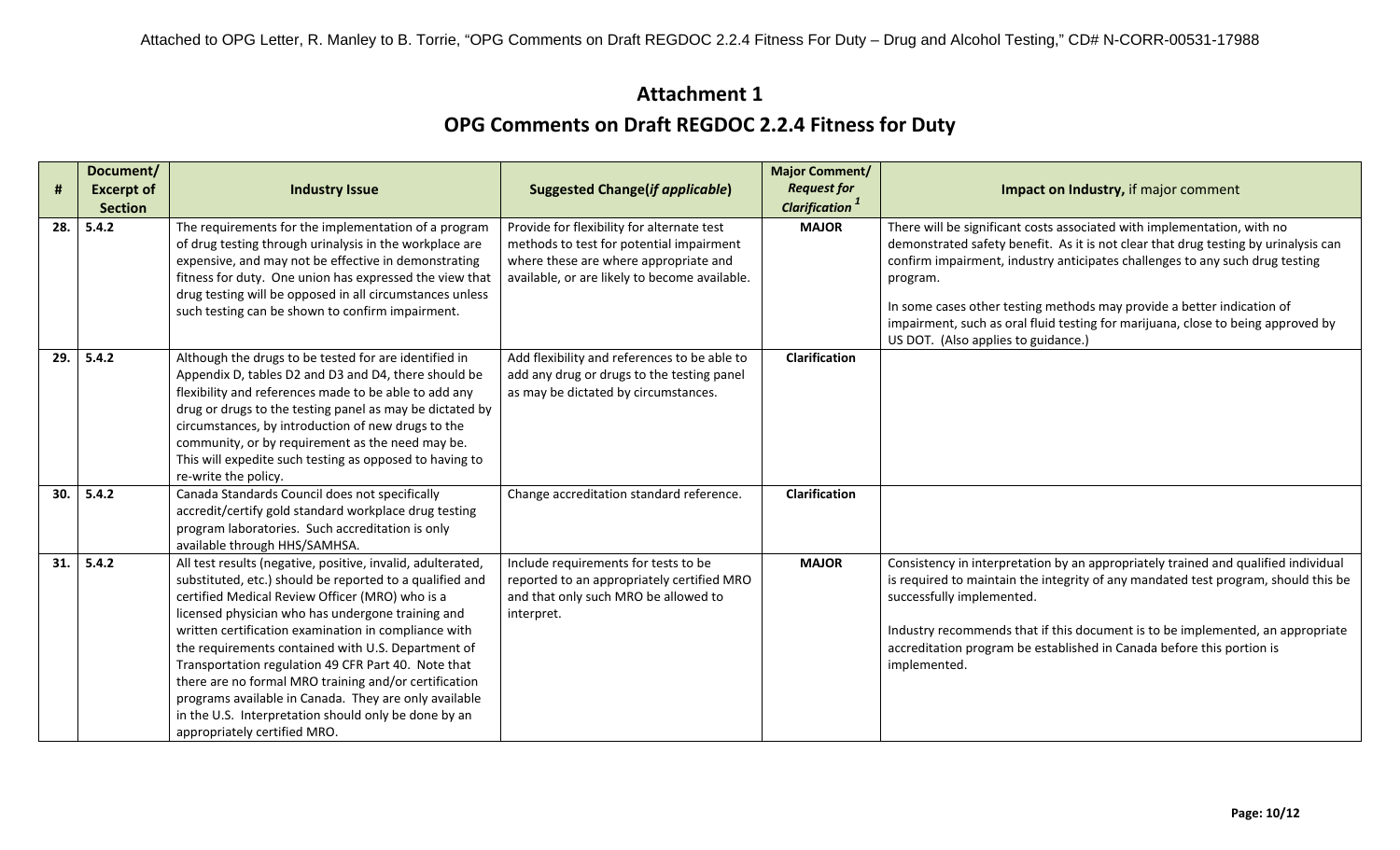|     | Document/         |                                                                                                          |                                                                   | <b>Major Comment/</b>             |                                                                                                                                              |
|-----|-------------------|----------------------------------------------------------------------------------------------------------|-------------------------------------------------------------------|-----------------------------------|----------------------------------------------------------------------------------------------------------------------------------------------|
| #   | <b>Excerpt of</b> | <b>Industry Issue</b>                                                                                    | <b>Suggested Change(if applicable)</b>                            | <b>Request for</b>                | <b>Impact on Industry, if major comment</b>                                                                                                  |
|     | <b>Section</b>    |                                                                                                          |                                                                   | <b>Clarification</b> <sup>1</sup> |                                                                                                                                              |
| 32. | 5.4.2             | Guidance - no provision for shy lung.                                                                    | Revise bullet to "protocol for shy bladder                        | Clarification                     |                                                                                                                                              |
|     |                   |                                                                                                          | or shy lung".                                                     |                                   |                                                                                                                                              |
| 33. | 5.4.2             | Guidance -                                                                                               | Remove duly qualified forensic                                    | <b>Clarification</b>              |                                                                                                                                              |
|     |                   | Only MRO specialists are trained and certified in North                                                  | toxicologists or duly qualified pharmacists                       |                                   |                                                                                                                                              |
|     |                   | America for the purpose of reviewing workplace drug                                                      | from list of those who may be considered                          |                                   |                                                                                                                                              |
|     |                   | testing programs.                                                                                        | for review and interpretation.                                    |                                   |                                                                                                                                              |
| 34. | 5.4.2             | Guidance -                                                                                               | Revise action by MRO in these cases.                              | <b>Clarification</b>              |                                                                                                                                              |
|     |                   | Where a valid and verified medical explanation exists                                                    |                                                                   |                                   |                                                                                                                                              |
|     |                   | for a positive laboratory test result, the MRO should                                                    |                                                                   |                                   |                                                                                                                                              |
|     |                   | determine the result to be negative, and will comment                                                    |                                                                   |                                   |                                                                                                                                              |
|     |                   | on safety sensitive issues where necessary.                                                              |                                                                   |                                   |                                                                                                                                              |
| 35. | 5.4.3             | This requires that workers who provide a verified<br>positive alcohol or drug test be removed from their | Provide flexibility for employer response to<br>individual cases. | <b>MAJOR</b>                      | It is not clear what assistance EAP could offer in cases of minimal exceedances, or                                                          |
|     |                   | safety sensitive duties and referred to EAP, and that the                                                |                                                                   |                                   | where employee does not acknowledge a problem. This provision may result in<br>Union challenges to this part of the process as unreasonable. |
|     |                   | individual cannot be reinstated to those duties without                                                  |                                                                   |                                   |                                                                                                                                              |
|     |                   | a recommendation from a duly qualified health care                                                       |                                                                   |                                   | In standard North American workplace drug testing programs (most noticeably,                                                                 |
|     |                   | provider. This provision pre-supposes a determination                                                    |                                                                   |                                   | U.S. DOT), workers who are in violation of an employer's drug and alcohol                                                                    |
|     |                   | that the worker suffers from a substance abuse                                                           |                                                                   |                                   | program are referred to a Substance Abuse Professional (SAP) who are certified in                                                            |
|     |                   | problem that requires the assistance of the EAP                                                          |                                                                   |                                   | compliance with SAP provisions contained within U.S. DOT drug testing regulation                                                             |
|     |                   | program. A test that only fractionally exceeds a policy                                                  |                                                                   |                                   | 49 CFR Part 40. EAP is a program for self-referral prior to a drug and alcohol                                                               |
|     |                   | limit and where the employee does not otherwise                                                          |                                                                   |                                   | program violation occurring. That said, in some circumstance, some service                                                                   |
|     |                   | acknowledge a substance abuse problem would                                                              |                                                                   |                                   | providers provide both SAP and EAP services. But it is still important to note the                                                           |
|     |                   | automatically require a referral to EAP. It is not clear                                                 |                                                                   |                                   | difference between self-referral circumstances, and policy violation                                                                         |
|     |                   | what assistance EAP could offer in such circumstances,                                                   |                                                                   |                                   | circumstances.                                                                                                                               |
|     |                   | or whether the unions will challenge this part of the                                                    |                                                                   |                                   |                                                                                                                                              |
|     |                   | process as unreasonable.                                                                                 |                                                                   |                                   |                                                                                                                                              |
| 36. | 5.5               | Licensees shall establish, implement and maintain an                                                     | Remove this redundant requirement.                                | Clarification                     |                                                                                                                                              |
|     |                   | assessment process to evaluate workers in safety-                                                        |                                                                   |                                   |                                                                                                                                              |
|     |                   | sensitive positions for substance abuse and or                                                           |                                                                   |                                   |                                                                                                                                              |
|     |                   | dependency. This is a duplication of the drug and                                                        |                                                                   |                                   |                                                                                                                                              |
|     |                   | alcohol program addressed in the document.                                                               |                                                                   |                                   |                                                                                                                                              |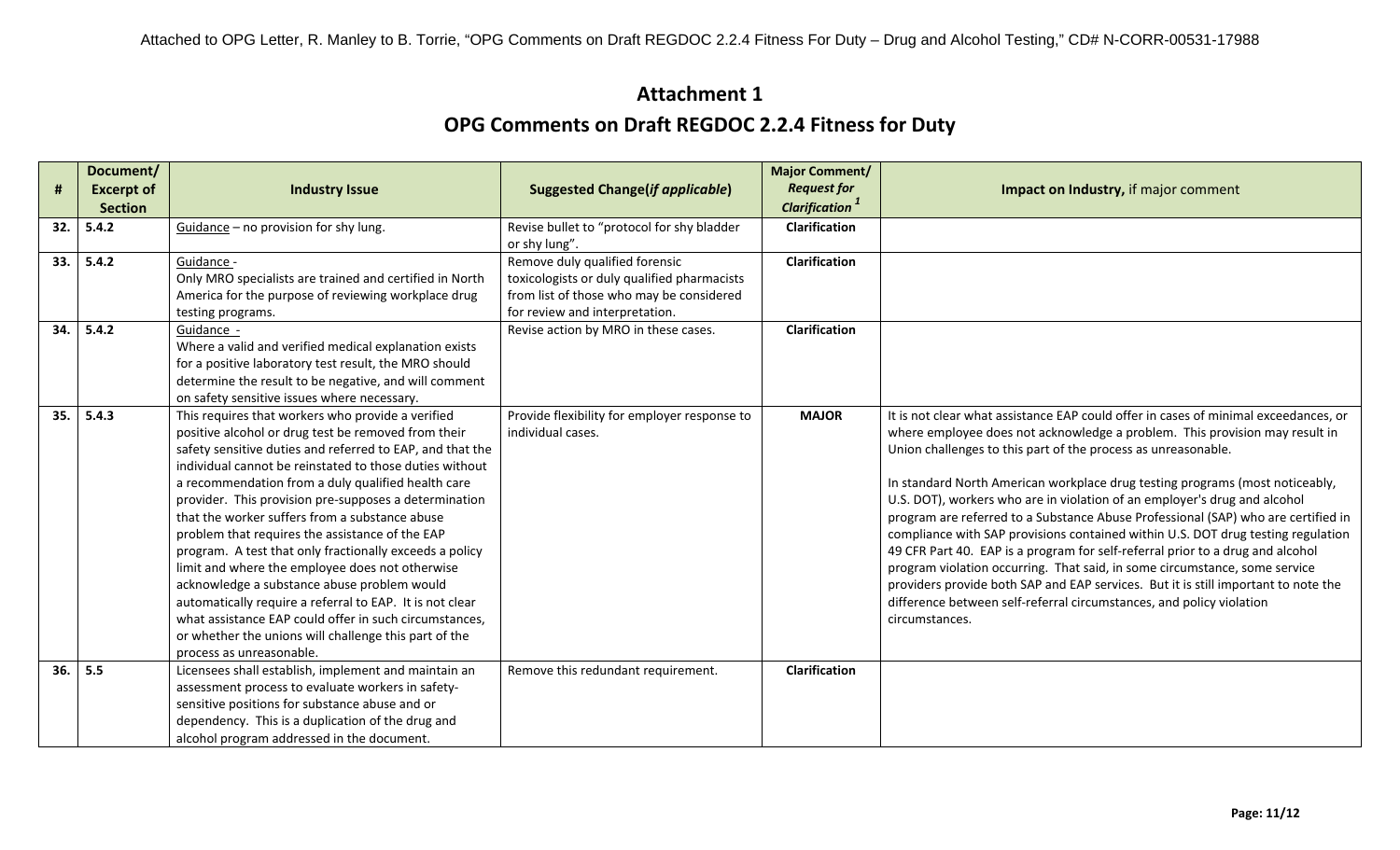|     | Document/         |                                                                                                          |                                           | <b>Major Comment/</b>             |                                                                                   |
|-----|-------------------|----------------------------------------------------------------------------------------------------------|-------------------------------------------|-----------------------------------|-----------------------------------------------------------------------------------|
| Ħ   | <b>Excerpt of</b> | <b>Industry Issue</b>                                                                                    | <b>Suggested Change(if applicable)</b>    | <b>Request for</b>                | Impact on Industry, if major comment                                              |
|     | <b>Section</b>    |                                                                                                          |                                           | <b>Clarification</b> <sup>1</sup> |                                                                                   |
| 37. | <b>Appendix B</b> | The requirements are unclear. Industry does not                                                          | Clarify the affected work groups.         | <b>MAJOR</b>                      | Industry does not understand if requirement is appropriate, and would potentially |
|     |                   | understand which work groups are being referred to                                                       |                                           |                                   | be unable to comply.                                                              |
|     |                   | and therefore industry cannot determine if the                                                           |                                           |                                   |                                                                                   |
|     |                   | requirements are appropriate.                                                                            |                                           |                                   |                                                                                   |
| 38. | <b>Appendix C</b> | Page 25, Station 2b - Stair climb station. This                                                          | Remove the direction for personnel not to | Clarification                     |                                                                                   |
|     |                   | requirement was temporarily eliminated from the                                                          | use the railing during the stair climb.   |                                   |                                                                                   |
|     |                   | testing due to safety concerns raised by industry. CNSC                                                  |                                           |                                   |                                                                                   |
|     |                   | regulatory correspondence issued to Bruce Power<br>under e-doc4413805 dated, 23 April 2014 provides this |                                           |                                   |                                                                                   |
|     |                   | direction. The safety-related concerns still exist. The                                                  |                                           |                                   |                                                                                   |
|     |                   | CNSC is asked to explain the basis for re-introducing                                                    |                                           |                                   |                                                                                   |
|     |                   | this unsafe practice.                                                                                    |                                           |                                   |                                                                                   |
| 39. | <b>Appendix</b>   | This appears to be missing Oxymorphone. This is                                                          | Add Oxymorphone.                          | <b>Clarification</b>              |                                                                                   |
|     | D.2               | inconsistent with accepted practice, where                                                               |                                           |                                   |                                                                                   |
|     |                   | Oxymophine is also identified in the panel when                                                          |                                           |                                   |                                                                                   |
|     |                   | submitting a drug test to a reputable laboratory.                                                        |                                           |                                   |                                                                                   |
| 40. | <b>Appendix</b>   | This appears to be missing Oxymorphone. This is                                                          | Add Oxymorphone.                          | <b>Clarification</b>              |                                                                                   |
|     | <b>D.3</b>        | inconsistent with accepted practice, where                                                               |                                           |                                   |                                                                                   |
|     |                   | Oxymophine is also identified in the panel when                                                          |                                           |                                   |                                                                                   |
|     |                   | submitting a drug test to a reputable laboratory.                                                        |                                           |                                   |                                                                                   |
| 41. | Appendix          | The proposed Dilution substance test has not been                                                        | Remove reference to dilution protocols,   | <b>MAJOR</b>                      | Dilution substance testing protocols have not been broadly accepted for           |
|     | D.4               | broadly accepted for workplace testing programs.                                                         | replace with licensee to establish        |                                   | workplace testing programs, and may be difficult to defend if challenged. In      |
|     |                   | Dilution substance testing protocols have not been                                                       | acceptable protocol.                      |                                   | addition, there are very few accredited labs available to perform these tests,    |
|     |                   | broadly accepted for workplace testing programs, and                                                     |                                           |                                   | making compliance a challenge for licensees.                                      |
|     |                   | may be difficult to defend if challenged.                                                                |                                           |                                   |                                                                                   |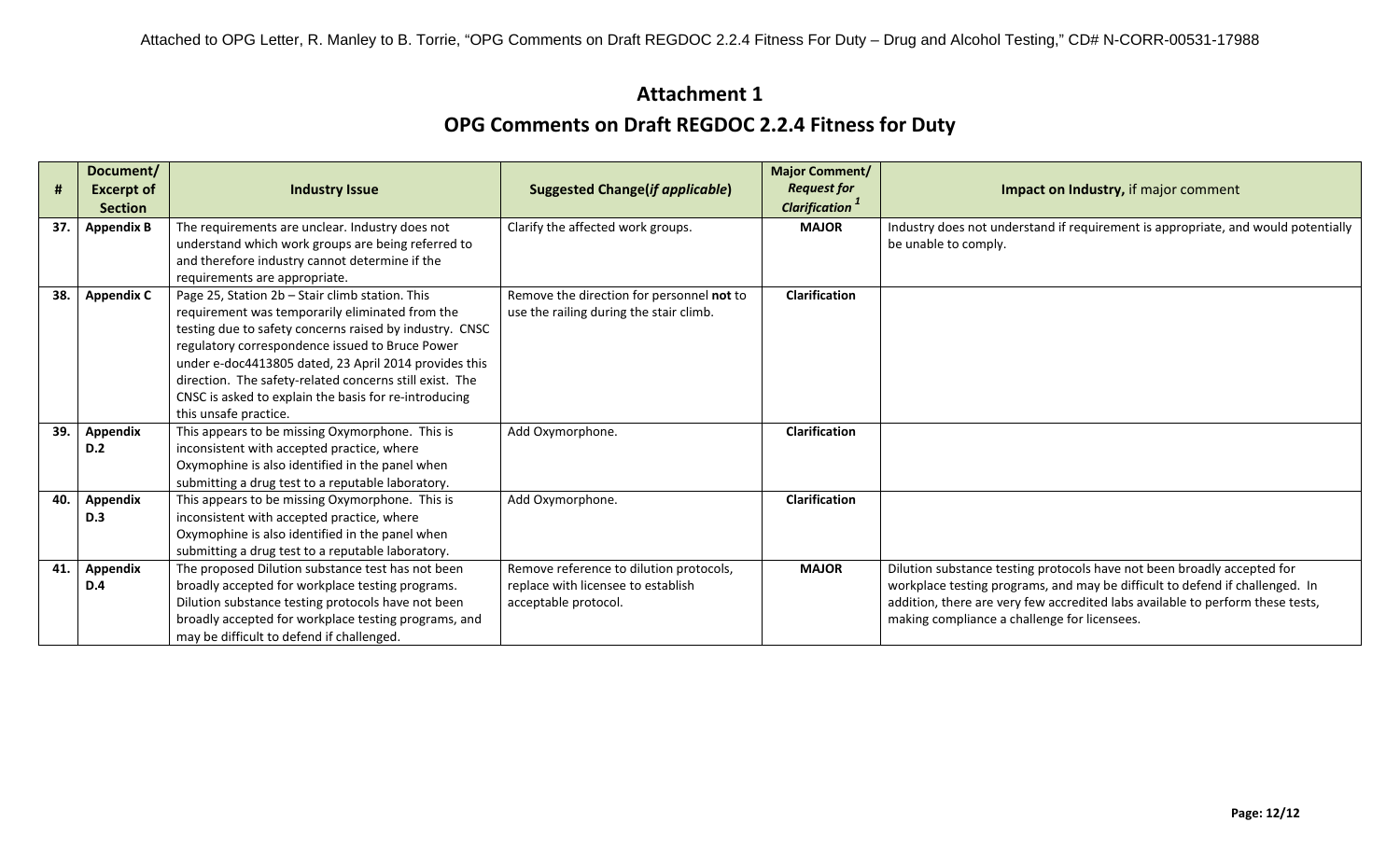#### **ATTACHMENT 2**

**OPG Comments on Impact Statement for Draft REGDOC 2.2.4** 

**Fitness for Duty - Drug**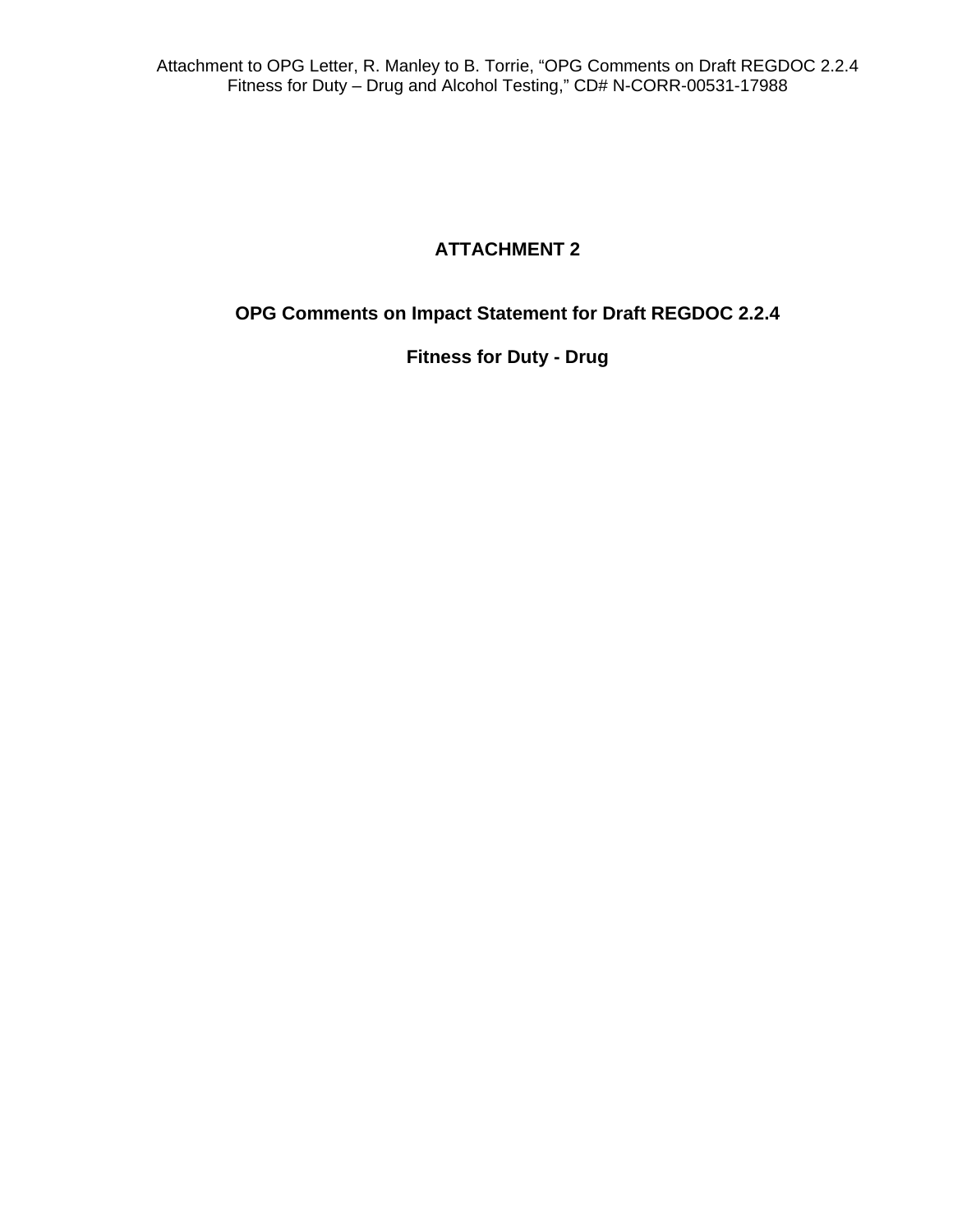#### **Attachment 2**

#### **OPG Comments on Impact Statement for draft REGDOC 2.2.4 Fitness for Duty**

| <b>Document</b><br>section/<br>excerpt of<br>section | <b>Industry issue</b>                                                                                                                                                                                                                                                                                                                                                                                                                                                                                                                                                                                                                                                                                                  | <b>Suggested change(if applicable)</b>                                                                                                       | <b>Major</b><br>Comment/<br>request for<br>clarification <sup>1</sup> | Impact on industry if major comment                                                                                                                                                                                                                                                                                                                                                                                                                                                                                                                                                                        |
|------------------------------------------------------|------------------------------------------------------------------------------------------------------------------------------------------------------------------------------------------------------------------------------------------------------------------------------------------------------------------------------------------------------------------------------------------------------------------------------------------------------------------------------------------------------------------------------------------------------------------------------------------------------------------------------------------------------------------------------------------------------------------------|----------------------------------------------------------------------------------------------------------------------------------------------|-----------------------------------------------------------------------|------------------------------------------------------------------------------------------------------------------------------------------------------------------------------------------------------------------------------------------------------------------------------------------------------------------------------------------------------------------------------------------------------------------------------------------------------------------------------------------------------------------------------------------------------------------------------------------------------------|
| Potential<br>Impacts                                 | Statement that industry has many of the<br>programmatic elements in place is not<br>correct, and underestimates the effort<br>required to revise existing programmatic<br>framework. Existing physical and<br>psychological testing requirements for<br>security staff arise directly from the<br>Nuclear Security Regulations. The actual<br>implementation of such testing<br>requirements was negotiated with the<br>employees' union representatives. There<br>are currently no physical, psychological or<br>drug and alcohol testing requirements for<br>certified or minimum complement staff<br>other than "for cause". Their job duties<br>and accountabilities are dissimilar to those<br>of security staff. | Revise to acknowledge true<br>programmatic burden in implementing<br>expanded scope, and potential for<br>significant delays implementation. | <b>MAJOR</b>                                                          | Beyond a mere expansion of existing programs, Industry anticipates lengthy negotiations<br>with our unions and potential legal challenges, will be required to implement the proposed<br>changes. As a result, beyond considerations of economic cost the requirements of the<br>REGDOC will create a significant impact on OPG's relationship with our employees and their<br>unions. Preliminary estimates as to ongoing costs of the requirement assuming only<br>certified and security staff are designated as "safety critical "is of the order of \$4,000,000<br>per year for a multiunit licensee. |
| Potential<br><b>Impacts</b>                          | The Statement provides no actual<br>evidence of improvement in nuclear<br>safety or security by the implementation<br>of such an extensive program, or issues<br>with the current fitness for duty programs.                                                                                                                                                                                                                                                                                                                                                                                                                                                                                                           | Provide more specifics as to benefits.                                                                                                       | <b>MAJOR</b>                                                          | Industry acknowledges the potential deterrent effect of these programs, but has no<br>evidence that there is an actual problem that requires resolution. Industry has several tools<br>already available to ensure staff is fit for duty. Effort and costs to implement such as wide-<br>spread program (not fully recognized here) will necessarily be diverted from other<br>initiatives, and need to be balanced with actual benefits as licensees are constrained as to<br>revenues.                                                                                                                   |
| General                                              | The Impact Statement is incomplete. It<br>speaks only in broad terms with no true<br>analysis of how these requirements will<br>impact licensees' union agreements,<br>medical infrastructure or worker                                                                                                                                                                                                                                                                                                                                                                                                                                                                                                                | Rewrite to provide a comprehensive,<br>impact analysis on licensees and their<br>employees.                                                  | <b>MAJOR</b>                                                          | Without a comprehensive impact statement, licensees are unsure whether the financial<br>and human resource levels needed to comply with these requirements are proportionate to<br>the nuclear safety risk being addressed.                                                                                                                                                                                                                                                                                                                                                                                |